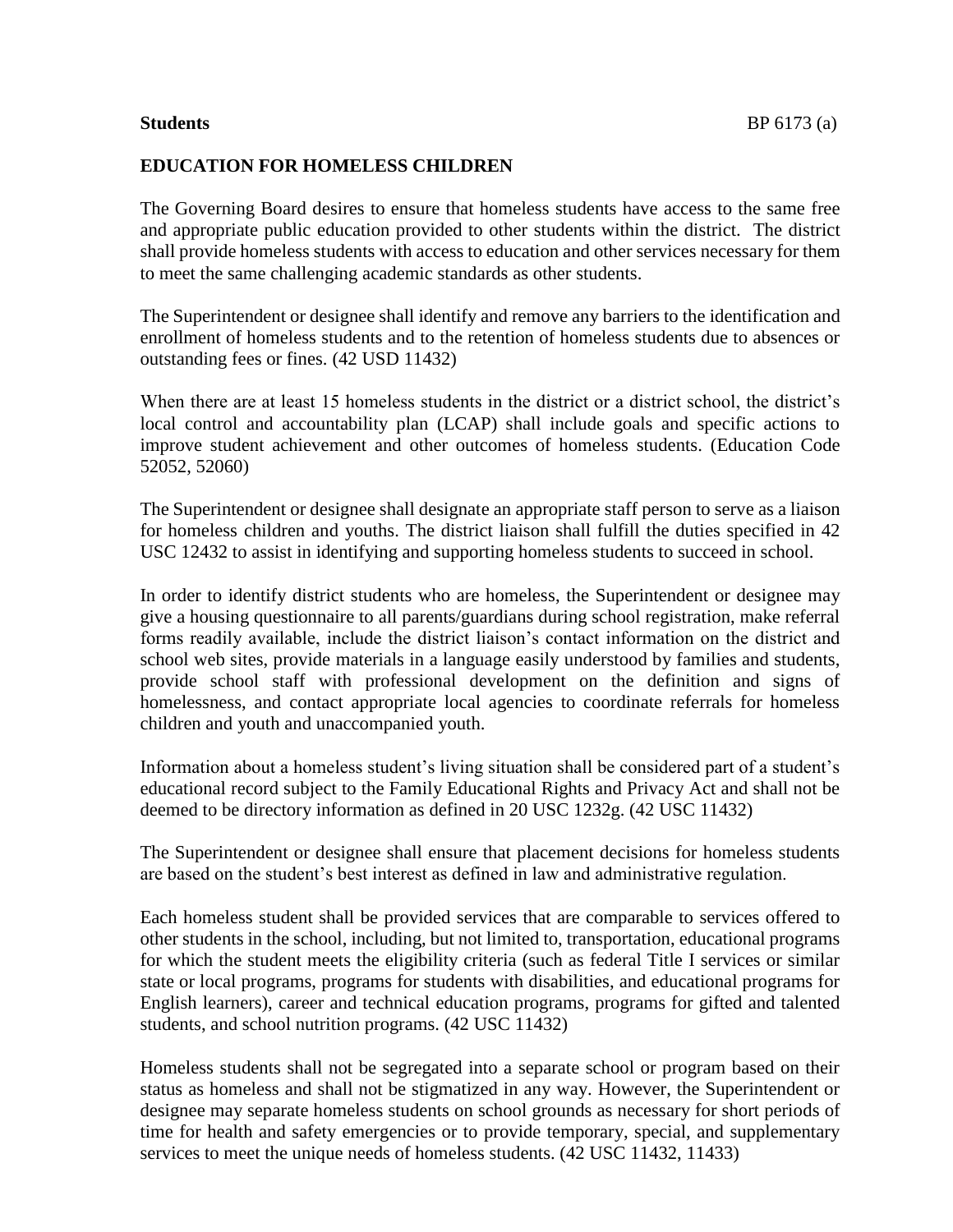The Superintendent or designee shall coordinate with other agencies and entities to ensure that homeless children and youth are promptly identified, ensure that homeless students have access to and are in reasonable proximity to available education and related support services, and raise the awareness of school personnel and service providers of the effects of short-term stays in a shelter and other challenges associated with homelessness. Toward these ends, the Superintendent or designee shall collaborate with local social services agencies, other agencies or entities providing services to homeless children and youth, and, if applicable, transitional housing facilities. In addition, the Superintendent or designee shall coordinate transportation, transfer of school records, and other interdistrict activities with other local educational agencies. As necessary, the Superintendent or designee shall coordinate, within the district and with other involved local educational agencies, services for homeless students and services for students with disabilities. (42 USC 11432)

District liaisons and other appropriate staff shall participate in professional development and other technical assistance activities to assist them in identifying and meeting the needs of homeless students and to provide training on the definitions of terms related to homelessness. (42 USC 11432)

The Superintendent or designee shall report to the Board on outcomes for homeless students, which may include, but are not limited to, school attendance, promotion and retention rates by grade level, graduation rates, suspension/expulsion rates, and other outcomes related to any goals and specific actions identified in the LCAP. Based on the evaluation data, the district shall revise its strategies as needed to better support the education of homeless students.

**Policy Reference Disclaimer**: These references are not intended to be part of the policy itself, nor do they indicate the basis or authority for the board to enact this policy. Instead, they are provided as additional resources for those interested in the subject matter of the policy.

### **State References Description** 5 CCR 4600-4670 Uniform complaint procedures Ed. Code 39807.5 Payment of transportation costs by parents Ed. Code 48850 Participation of homeless students and foster youth in extracurricular activities and interscholastic sports Ed. Code 48852.5 Notice of educational rights of homeless students Ed. Code 48852.7 Education of homeless students; immediate enrollment Ed. Code 48915.5 Recommended expulsion, homeless student with disabilities Ed. Code 48918.1 Notice of recommended expulsion Ed. Code 51225.1-51225.3 Graduation requirements Ed. Code 52052 Accountability; numerically significant student subgroups Ed. Code 52060-52077 Local control and accountability plan **Federal References Description** 20 USC 1087vv Free Application for Federal Student Aid; definitions 20 USC 1232g Family Educational Rights and Privacy Act (FERPA) of 1974 20 USC 6311 State plan 42 USC 11431-11435 McKinney-Vento Homeless Assistance Act

42 USC 12705 Cranston-Gonzalez National Affordable Housing Act; state and local strategies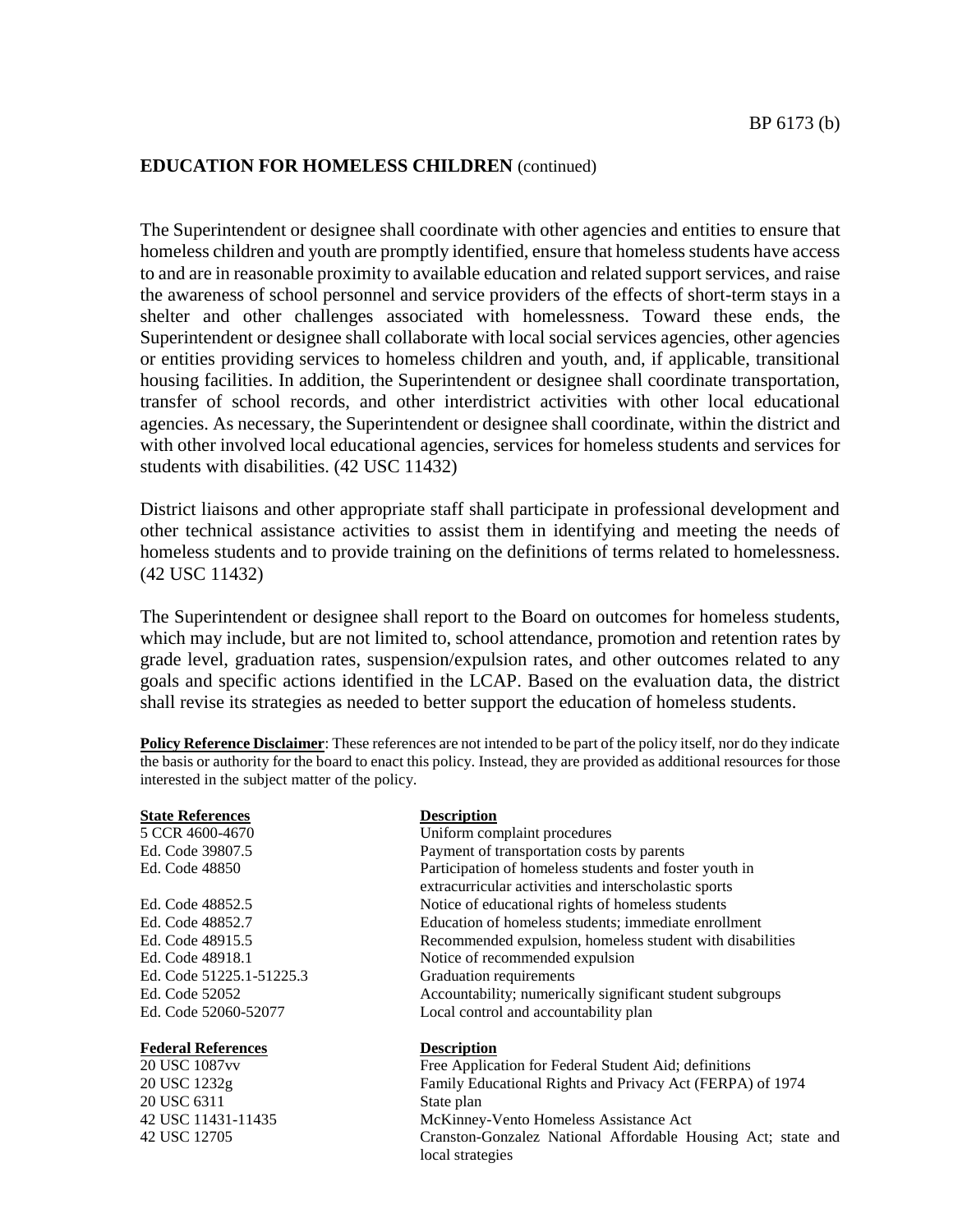| <b>Management Resources References</b>                     | <b>Description</b>                                   |
|------------------------------------------------------------|------------------------------------------------------|
| California Child Welfare Council                           | Policy<br>Practice<br>Credit Model<br>Partial<br>and |
|                                                            | Recommendations                                      |
| California Department of Education Publication             | Homeless Education Dispute Resolution Process,       |
|                                                            | January 30, 2007                                     |
| National Center for Homeless Education Publication         | Homeless Liaison Toolkit, 2013                       |
| U.S. Department of Education Guidance                      | Dear Colleague Letter, July 27, 2016                 |
| U.S. Department of Education Guidance                      | Education for Homeless Children and Youths           |
|                                                            | Program, Non-Regulatory Guidance, July 2016          |
| Website                                                    | California Department of Education, Homeless         |
|                                                            | Children and Youth Education                         |
| Website                                                    | National Center for Homeless Education at SERVE      |
| Website<br>National Law Center on Homelessness and Poverty |                                                      |
| Website                                                    | U.S. Department of Education – Education for         |
|                                                            | Homeless Children and Youths Grants for State and    |
|                                                            | <b>Local Activities</b>                              |
| Website                                                    | California Child Welfare Council                     |

| <b>Cross References</b> | <b>Description</b>                                                |
|-------------------------|-------------------------------------------------------------------|
| 0410                    | Nondiscrimination In District Programs And Activities             |
| 0415                    | Equity                                                            |
| 0460                    | Local Control And Accountability Plan                             |
| 0470                    | COVID-19 Mitigation Plan                                          |
| 0500                    | Accountability                                                    |
| 1113                    | District And School Web Sites                                     |
| $1113-E(1)$             | District And School Web Sites                                     |
| 1312.3                  | <b>Uniform Complaint Procedures</b>                               |
| $1312.3-E(1)$           | <b>Uniform Complaint Procedures</b>                               |
| $1312.3-E(2)$           | <b>Uniform Complaint Procedures</b>                               |
| 1400                    | Relations Between Other Governmental Agencies And The Schools     |
| 3250                    | <b>Transportation Fees</b>                                        |
| 3260                    | Fees And Charges                                                  |
| 3515.4                  | Recovery For Property Loss Or Damage                              |
| 3541                    | <b>Transportation Routes And Services</b>                         |
| 3550                    | Food Service/Child Nutrition Program                              |
| 3553                    | Free And Reduced Price Meals                                      |
| 4131                    | <b>Staff Development</b>                                          |
| 4231                    | <b>Staff Development</b>                                          |
| 4331                    | <b>Staff Development</b>                                          |
| 5111                    | Admission                                                         |
| 5111.1                  | <b>District Residency</b>                                         |
| 5113.1                  | Chronic Absence And Truancy                                       |
| 5125                    | <b>Student Records</b>                                            |
| 5125.1                  | Release Of Directory Information                                  |
| $5125.1-E(1)$           | Release Of Directory Information                                  |
| 5125.2                  | Withholding Grades, Diploma Or Transcripts                        |
| 5132                    | Dress And Grooming                                                |
| 5141,26                 | <b>Tuberculosis Testing</b>                                       |
| 5141.31                 | Immunizations                                                     |
| 5141.32                 | Health Screening For School Entry                                 |
| 5141.6                  | <b>School Health Services</b>                                     |
| 5144.1                  | Suspension And Expulsion/Due Process                              |
| 5144.2                  | Suspension And Expulsion/Due Process (Students With Disabilities) |
|                         |                                                                   |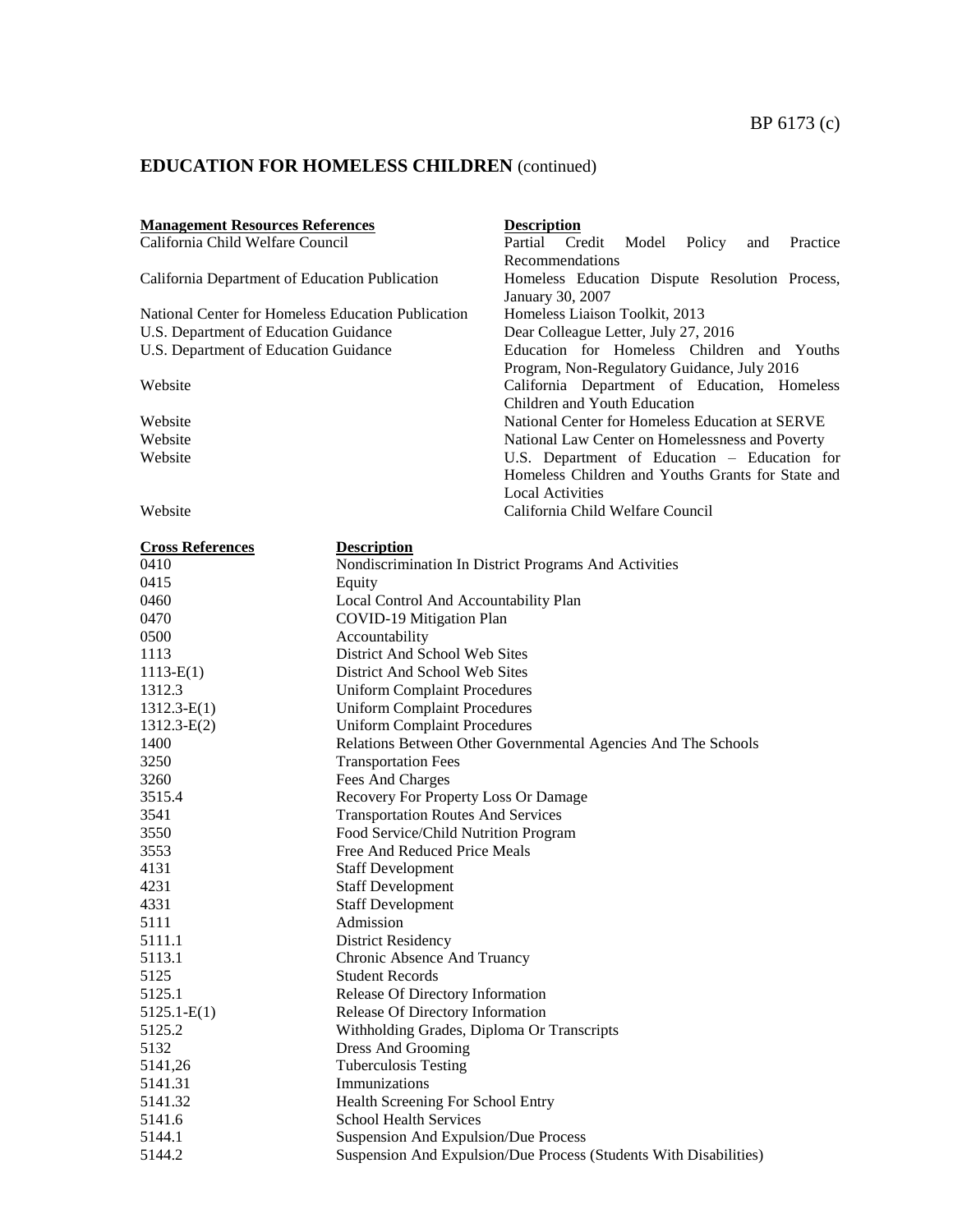| 5145.6      | <b>Parental Notifications</b>                                  |
|-------------|----------------------------------------------------------------|
| 5145.6-E(1) | <b>Parental Notifications</b>                                  |
| 5148.2      | Before/After School Programs                                   |
| 5148.3      | Preschool/Early Childhood Education                            |
| 6011        | <b>Academic Standards</b>                                      |
| 6143        | Courses Of Study                                               |
| 6145.2      | <b>Athletic Competition</b>                                    |
| 6146.1      | <b>High School Graduation Requirements</b>                     |
| 6146.3      | Reciprocity Of Academic Credit                                 |
| 6159        | Individualized Education Program                               |
| 6159.1      | Procedural Safeguards And Complaints For Special Education     |
| 6159.3      | Appointment Of Surrogate Parent For Special Education Students |
| 6162.51     | <b>State Academic Achievement Tests</b>                        |
| 6164.2      | Guidance/Counseling Services                                   |
| 6171        | Title I Programs                                               |
| 6172        | Gifted And Talented Student Program                            |
| 6173.1      | <b>Education For Foster Youth</b>                              |
| 6174        | <b>Education For English Learners</b>                          |
| 6177        | Summer Learning Program                                        |
| 6178        | <b>Career Technical Education</b>                              |
| 6179        | Supplemental Instruction                                       |
| 6190        | <b>Evaluation Of The Instructional Program</b>                 |
|             |                                                                |

Policy adopted: May 27, 2003 Revised: May 17, 2022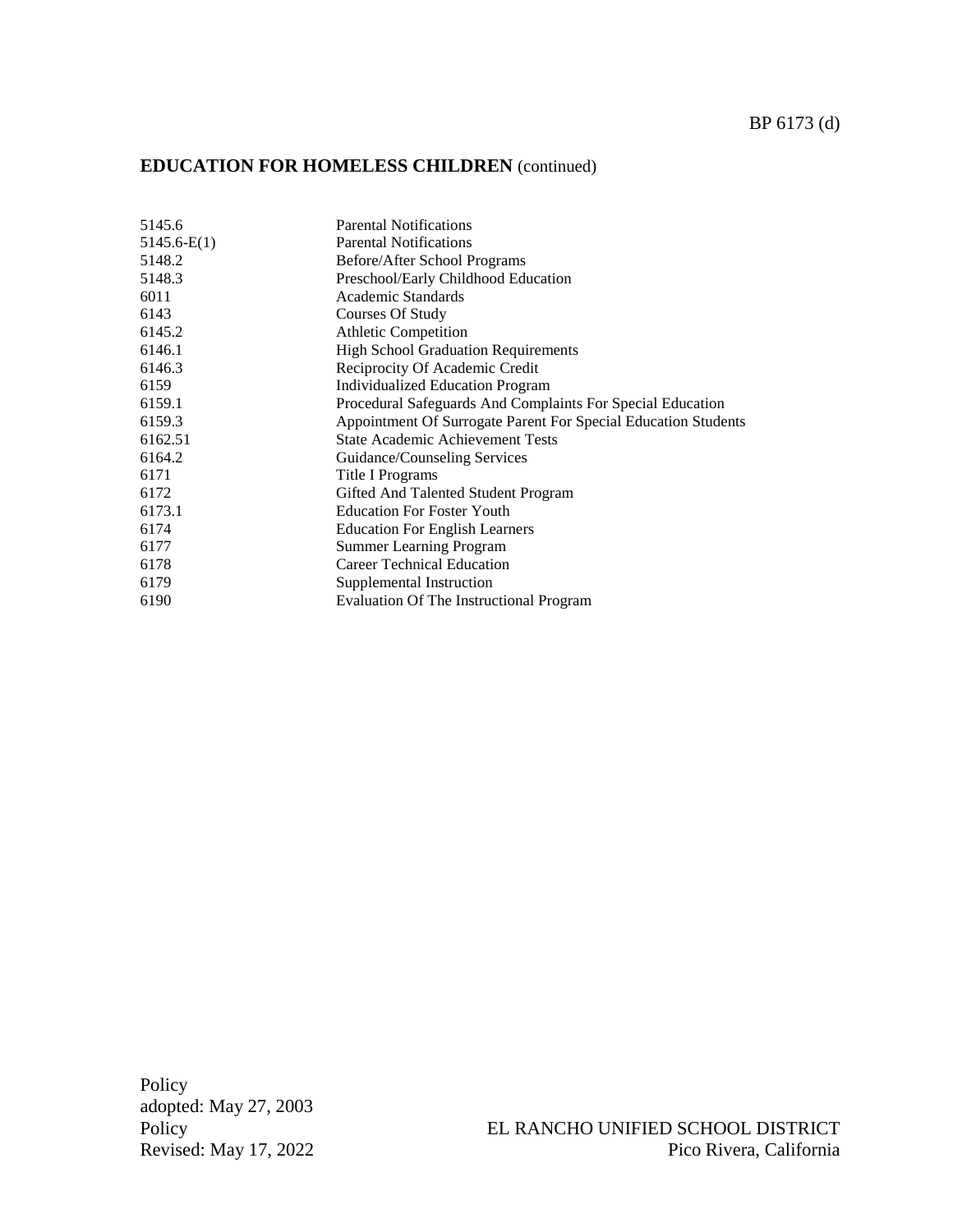## **Students**

## **EDUCATION FOR HOMELESS CHILDREN**

## **Definitions**

Homeless students means students who lack a fixed, regular, and adequate nighttime residence and includes: (Education Code 48852.7; 42 USC 11434a)

- 1. Students who are sharing the housing of other persons due to loss of housing, economic hardship, or a similar reason; are living in motels, hotels, trailer parks, or camping grounds due to the lack of alternative adequate accommodations; are living in emergency or transitional shelters; or are abandoned in hospitals
- 2. Students who have a primary nighttime residence that is a public or private place not designed for or ordinarily used as regular sleeping accommodations for human beings
- 3. Students who are living in cars, parks, public spaces, abandoned buildings, substandard housing, bus or train stations, or similar settings
- 4. Migratory children who qualify as homeless because they are living in conditions described in #1-3 above

Unaccompanied youth includes youth who are not in the physical custody of a parent or guardian. (20 USC 11434a)

School of origin means the school that the homeless student attended when permanently housed or the school in which he/she was last enrolled including a preschool. If the school the homeless student attended when permanently housed is different from the school in which he/she was last enrolled, or if there is some other school that he/she attended within the preceding 15 months and with which he/she is connected, the district liaison shall determine, in consultation with and with the agreement of the homeless student and the person holding the right to make educational decisions for the student, and in the best interests of the homeless student, which school shall be deemed the school of origin. (Education Code 48852.7; 42 USC 11432)

Best interest means that, in making educational and school placement decisions for a homeless student, consideration is given to, among other factors, educational stability, the opportunity to be educated in the least restrictive educational setting necessary to achieve academic progress, and the student's access to academic resources, services, and extracurricular and enrichment activities that are available to all district students. (Education Code 48850, 48853; 42 USC 11432)

## **District Liaison**

The Superintendent designates the following staff person as the district liaison for homeless students: (42 USC 11432):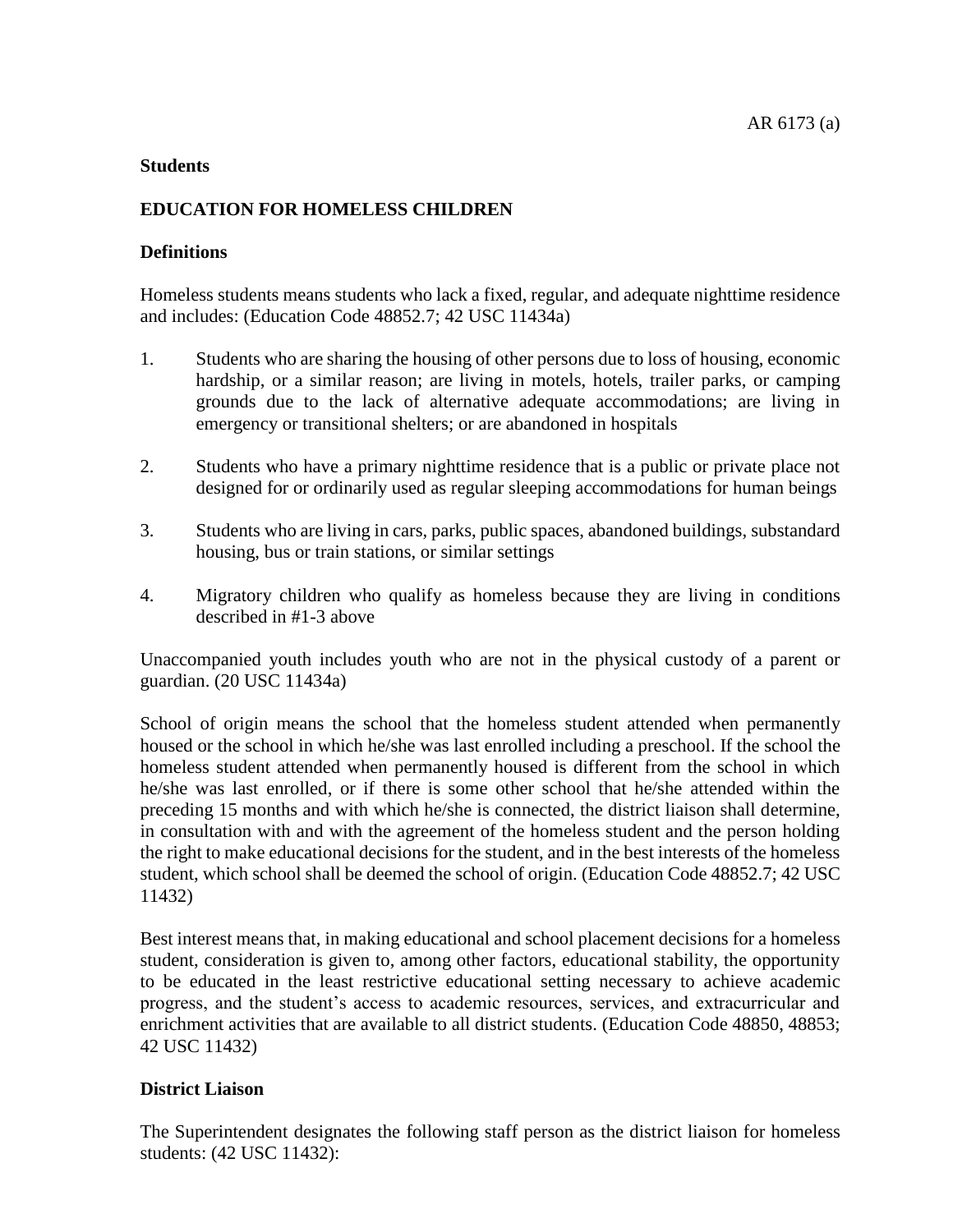Director of Student Support Services and/or School Community Liaison-Foster/Homeless 9515 Haney Street Pico Rivera, CA 90660 (562) 801-7380

The district's liaison for homeless students shall: (Education Code 48852.5; 42 USC 11432)

- 1. Ensure that homeless students are identified by school personnel through coordination activities with other entities and agencies
- 2. Ensure that homeless students are enrolled in, and have a full and equal opportunity to succeed in, district schools
- 3. Ensure that homeless families and children and youth have access to and receive educational services for which they are eligible, including services through Head Start and Early Head Start programs, early intervention services under Part C of the federal Individuals with Disabilities Education Act, and other preschool programs administered by the district
- 4. Ensure that homeless families and students receive referrals to health care services, dental services, mental health and substance abuse services, housing services, and other appropriate services
- 5. Inform parents/guardians of the educational and related opportunities available to their children and ensure that they are provided with meaningful opportunities to participate in the education of their children
- 6. Disseminate notice of the educational rights of homeless students in locations frequented by parents/guardians of homeless children and youth and by unaccompanied youth, including schools, family shelters, public libraries, and hunger relief agencies (soup kitchens). The rights shall be presented in a manner and form understandable to the parents/guardians of homeless students and unaccompanied youth
- 7. Mediate enrollment disputes in accordance with law and the section "Resolving Enrollment Disputes" below
- 8. Fully inform parents/guardians of homeless students and unaccompanied youth of all transportation services, including transportation to the school of origin, and assist them in accessing transportation to the school of choice
- 9. Ensure that school personnel providing services to homeless students receive professional development and other support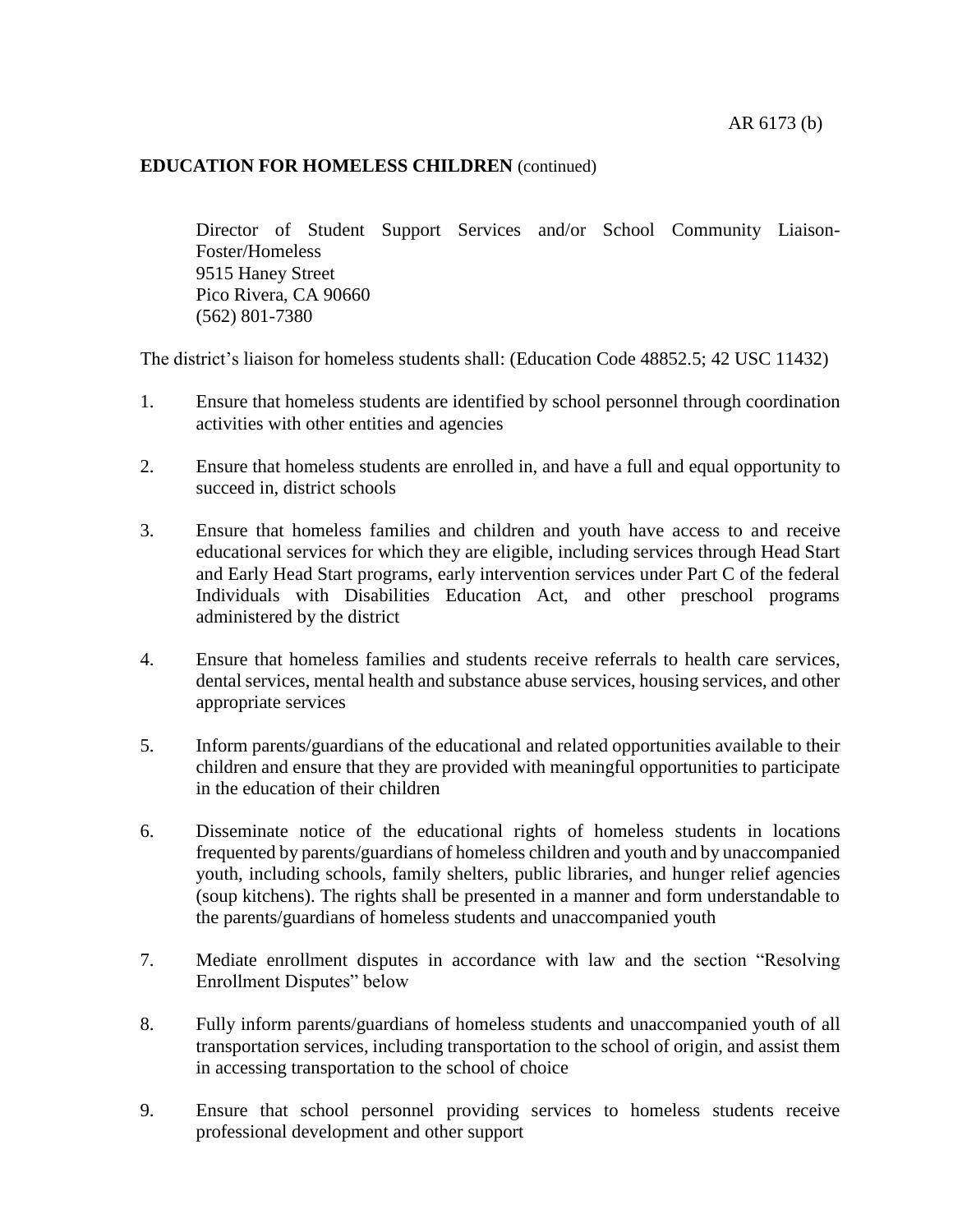- 10. Ensure that unaccompanied youth are enrolled in school, have opportunities to meet the same challenging state academic standards established for other students, and are informed of their status as independent students under 20 USC 1087vv and that they may receive assistance from the district liaison to receive verification of their independent student status for purposes of applying for federal student aid pursuant to 20 USC 1090
- 11. Coordinate and collaborate with state coordinators and community and school personnel responsible for the provision of education and related services to homeless students, including the provision of comprehensive data to the state coordinator as required by law

In addition, when notified pursuant to Education Code 48918.1, the district liaison shall assist, facilitate, or represent a homeless student who is undergoing a disciplinary proceeding that could result in his/her expulsion. When notified pursuant to Education Code 48915.5, the district liaison shall participate in an individualized education program team meeting to make a manifestation determination regarding the behavior of a student with a disability.

The Superintendent or designee shall inform homeless children and youth, their parents/guardians, school personnel, service providers, and advocates working with homeless families of the duties of the district's liaison. He/she shall also provide the name and contact information of the district's liaison to the California Department of Education (CDE) for publishing on the CDE's web site. (42 USC 11432)

## **Enrollment**

The district shall make placement decisions for homeless students shall be based on the student's best interest. (42 USC 11432)

In determining the best interest of the student, the district shall consider student-centered factors related to the student's best interest, including factors related to the impact of mobility on achievement, education, health, and safety, giving priority to the request of the student's parent/guardian or, in the case of an unaccompanied youth, the youth. (42 USC 11432)

Such factors may include, but are not limited to, the age of the student, the distance of the commute and the impact it may have on the student's education, personal safety issues, the student's need for special instruction, the length of anticipated stay in the temporary shelter or other temporary location, likely area of future housing, school placement of siblings, and the time remaining in the school year.

However, placement decisions shall not be based on whether a homeless student lives with his/her homeless parent/guardian or has been temporarily placed elsewhere. (42 USC 11432)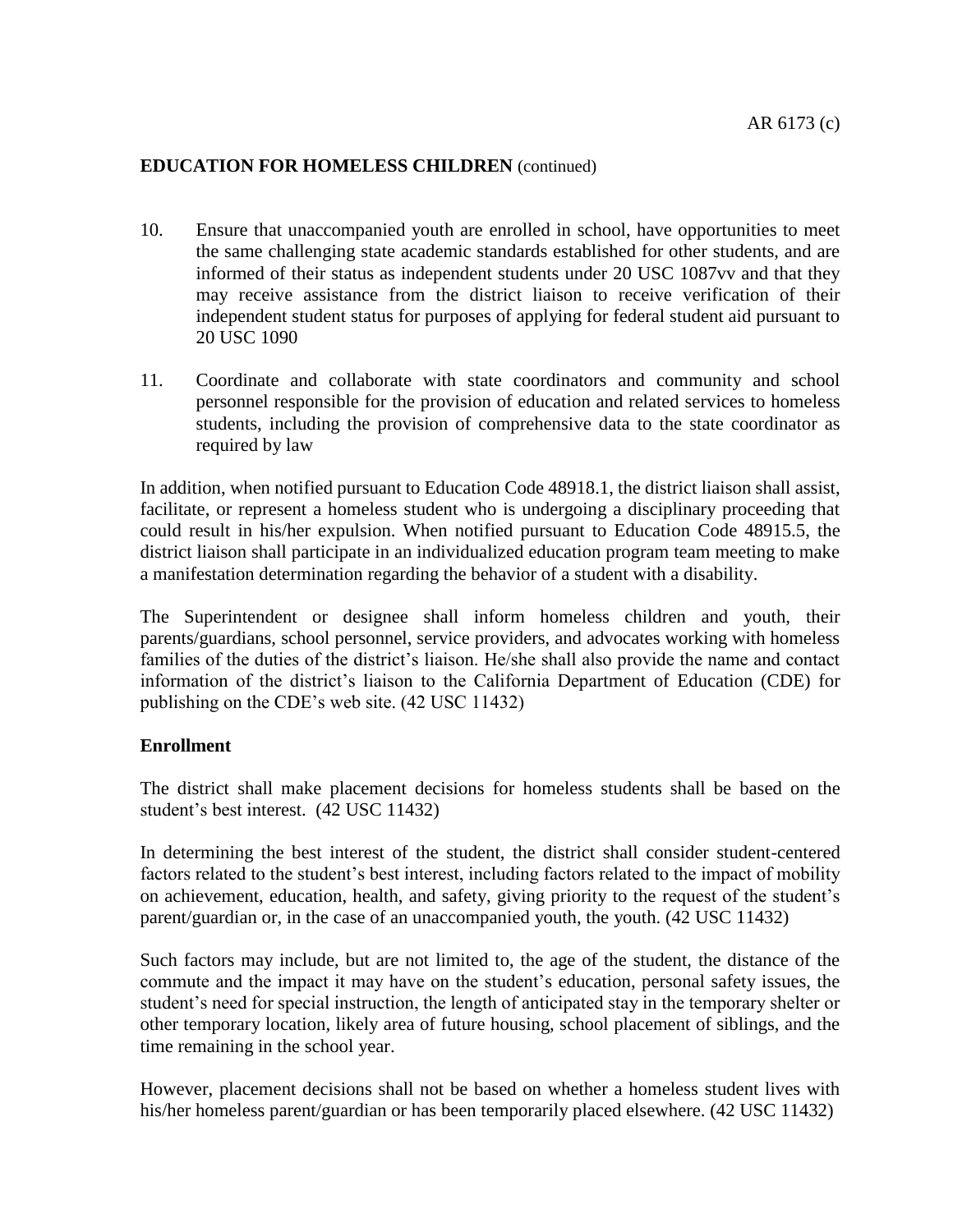In the case of an unaccompanied youth, the liaison shall assist in placement or enrollment decisions, give priority to the views of the student, and provide notice to the student of his/her appeal rights. (42 USC 11432)

In determining a student's best interest, a homeless student shall, to the extent feasible, be placed in his/her school of origin, unless the student's parent/guardian or the unaccompanied youth requests otherwise. (Education Code 48852.7; 42 USC 11432)

Once a placement decision has been made, the principal or designee shall immediately enroll the student in the school of choice. The student shall be enrolled even if he/she: (Education Code 48852.7; 42 USC 11432)

- 1. Has outstanding fees, fines, textbooks, or other items or monies due to the school last attended
- 2. Does not have clothing normally required by the school, such as school uniforms
- 3. Is unable to produce records normally required for enrollment, such as previous academic records, proof of residency, and records of immunization and other required health records
- 4. Has missed application or enrollment deadlines during any period of homelessness

The principal or designee shall immediately contact the school last attended by the student to obtain the relevant records. If the student needs to obtain immunizations or does not possess immunization or other required health records, the principal or designee shall refer the parent/guardian to the district liaison for homeless students. The district liaison shall assist the parent/guardian, or the student if he/she is an unaccompanied youth, in obtaining the necessary immunizations, screenings, or records for the student. (42 USC 11432)

If the student is placed at a school other than his/her school of origin or the school requested by his/her parent/guardian or an unaccompanied youth, the Superintendent or designee shall provide the parent/guardian or the unaccompanied youth with a written explanation of the decision along with a statement regarding the right to appeal the placement decision. (42 USC 11432)

The student may continue attending his/her school of origin for the duration of the homelessness. (Education Code 48852.7; 42 USC 11432)

To ensure that the homeless student has the benefit of matriculating with his/her peers in accordance with the established feeder patterns, the following shall apply: (Education Code 48852.7; 42 USC 11432)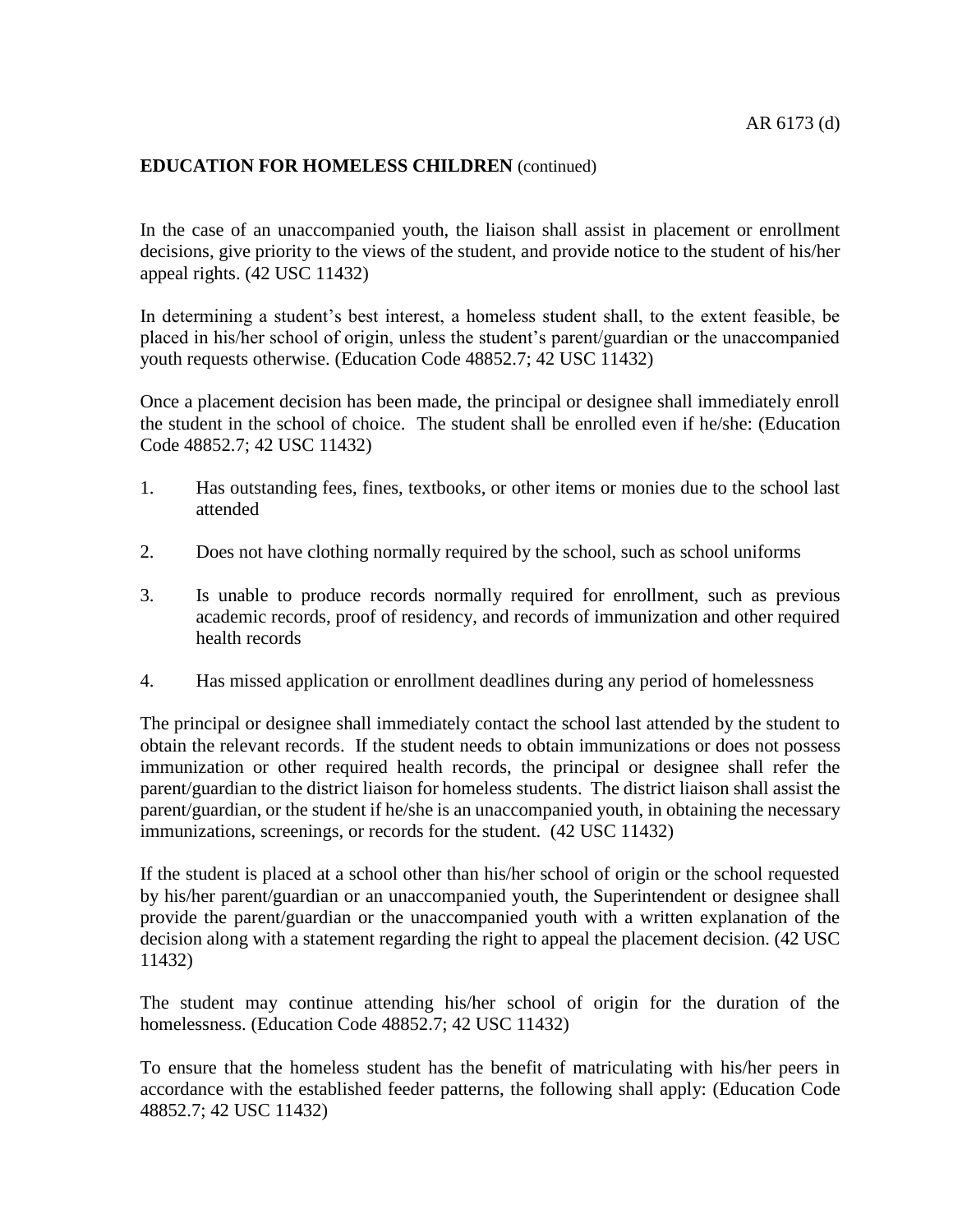- 1. If the student is transitioning between grade levels, he/she shall be allowed to continue in the same attendance area.
- 2. If the student is transitioning to a middle school or high school, and the school designated for matriculation is in another school district, he/she shall be allowed to continue to the school designated for matriculation in that district.

If the student's changes before the end of the school year so that he/she is no longer homeless, he/she shall be allowed to stay in the school of origin: (Education Code 48852.7)

- 1. Through the duration of the school year if he/she is in grades K-8
- 2. Through graduation if he/she is in high school

## **Resolving Enrollment Disputes**

If a dispute arises over student eligibility, school selection, or enrollment in a particular school, the matter shall be referred to the district liaison, who shall carry out the dispute resolution process as expeditiously as possible. (42 USC 11432)

The parent/guardian or unaccompanied youth shall be provided with a written explanation of any decisions related to eligibility, school selection, or enrollment and of the right of the parent/guardian or unaccompanied youth to appeal such decisions. (42 USC 11432)

The written explanation shall include:

- 1. A description of the action proposed or refused by the district
- 2. An explanation of why the action is proposed or refused
- 3. A description of any other options the district considered and the reasons that nay other options were rejected
- 4. A description of any other factors relevant to the district's decision and information related to the eligibility or best interest determination including the facts, witnesses, and evidence relied upon and their sources
- 5. Appropriate timelines to ensure any relevant deadlines are not missed
- 6. Contact information for the district liaison and state coordinator, and a brief description of their roles

The written explanation shall be complete, as brief as possible, simply stated, and provided in language that the parent/guardian or student can understand.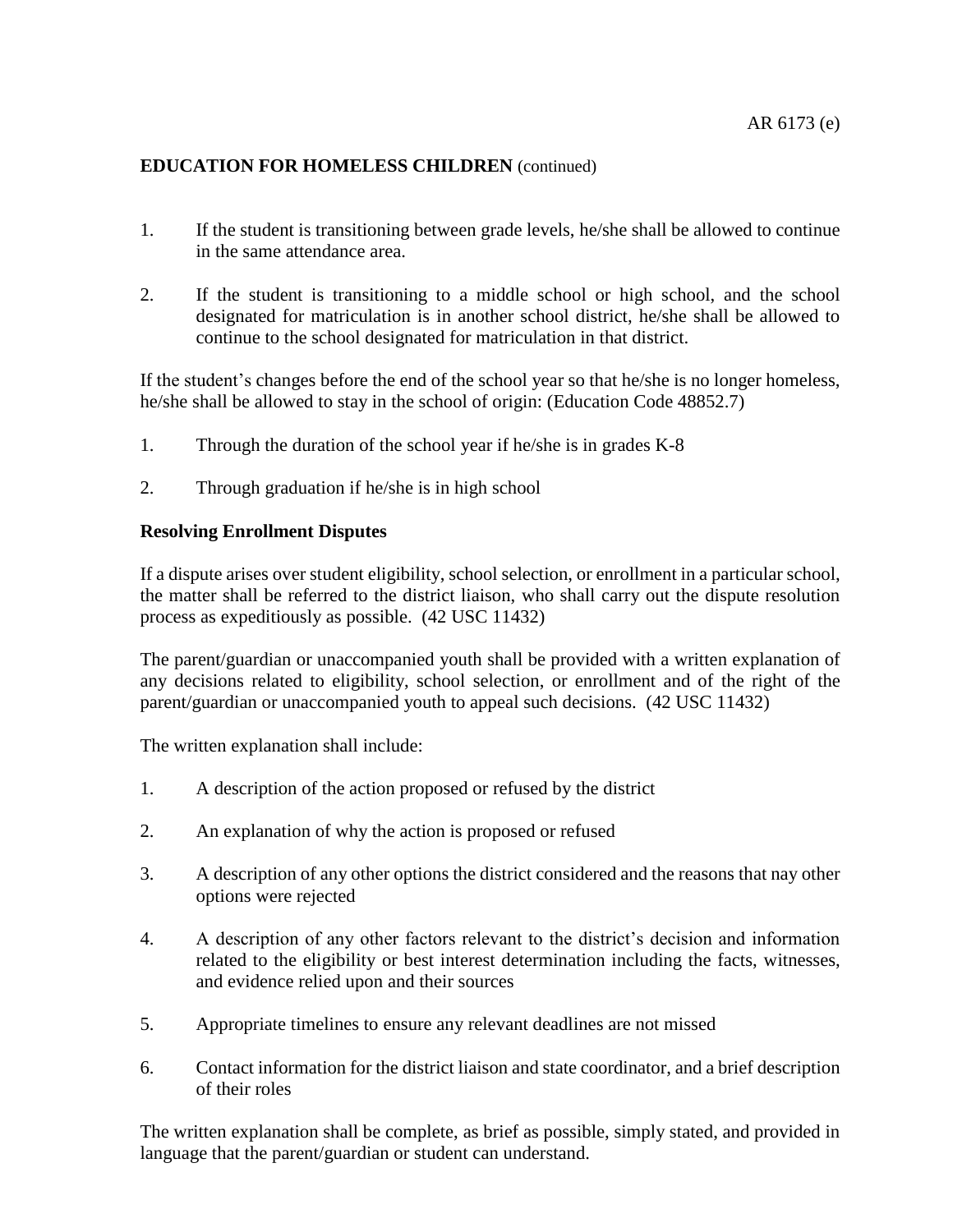The district liaison may use an informal process as an alternative to formal dispute resolution procedures, provided that the parents/guardians or unaccompanied youth have access to the more formal process if informal resolution is not successful in resolving the matter.

In working with a student's parents/guardians or unaccompanied youth to resolve an enrollment dispute, the district liaison shall:

- 1. Inform them that they may provide written and/or oral documentation to support their position
- 2. Inform them that they may seek the assistance of social services, advocates, and/or service providers in having the dispute resolved
- 3. Provide them a simple form that they may use and turn in to the school to initiate the dispute resolution process
- 4. Provide them a copy of the dispute form they submit for their records
- 5. Provide them the outcome of the dispute for their records

If a parent/guardian or unaccompanied youth disagrees with the liaison's enrollment decision, he/she may appeal the decision to the Superintendent. The Superintendent shall make a determination within five working days.

If the parent/guardian chooses to appeal the district's placement decision, the district liaison shall forward all written documentation and related paperwork to the homeless liaison at the county office of education.

Pending final resolution of the dispute, including all available appeals, the student shall be immediately enrolled in the school in which enrollment is sought and shall be allowed to attend classes and participate fully in school activities. (42 USC 11432, 11434a)

## **Transportation**

The district shall provide transportation for a homeless student to and from his/her school of origin when the student is residing within the district and the parent/guardian, or the district liaison in the case of an unaccompanied youth, requests that such transportation be provided. If the student moves outside of district boundaries, but continues to attend his/her school of origin within this district, the Superintendent or designee shall consult with the superintendent of the district in which the student is now residing to agree upon a method to apportion the responsibility and costs of the transportation. (42 USC 11432)

The district shall not be obligated to provide transportation to students who continue attending their school of origin after they cease to be homeless, unless the formerly homeless student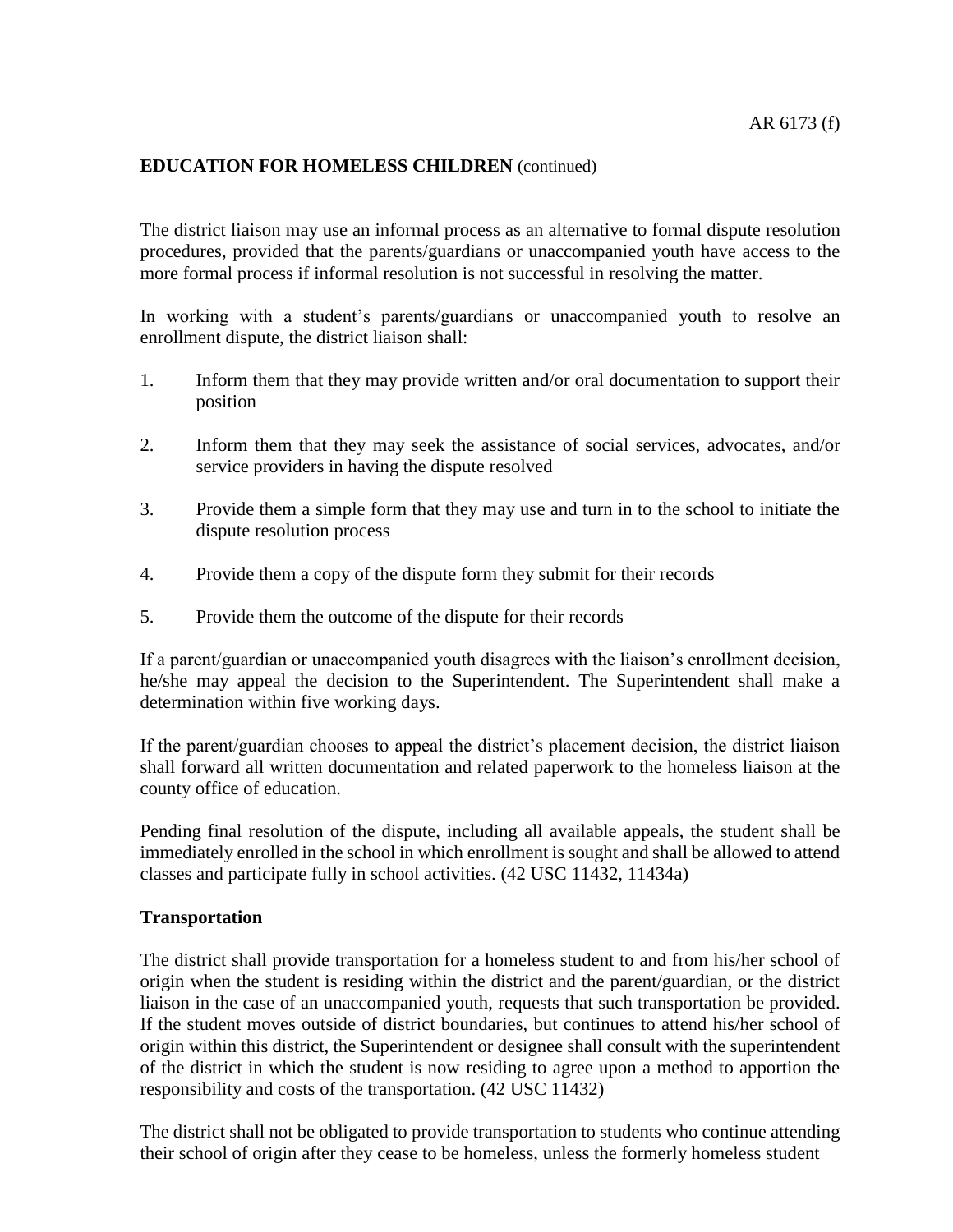has an individualized education program that includes transportation as a necessary related service for the student. (Education Code 48852.7)

## **Transfer of Coursework and Credits**

When a homeless student transfers into a district school, the district shall accept and issue full credit for any coursework that the student has satisfactorily completed while attending another public school, a juvenile court school, or a nonpublic, nonsectarian school or agency and shall not require the student to retake the course. (Education Code 51225.2)

If the homeless student did not complete the entire course, he/she shall be issued partial credit for the coursework completed and shall be required to take the portion of the course that he/she did not complete at his/her previous school. However, the district may require the student to retake the portion of the course completed if, in consultation with the holder of educational rights for the student, the district finds that the student is reasonably able to complete the requirements in time to graduate from high school. Whenever partial credit is issued to a homeless student in any particular course, he/she shall be enrolled in the same or equivalent course, if applicable, so that he/she may continue and complete the entire course. (Education Code 51225.2)

Partial Credits shall be awarded on the basis of 0.5 credits for every seven class periods attended per subject. If the school is on a block schedule, each block schedule class period attended shall be equal to two regular class periods per subject. Partial credits and grades earned by a student shall be included on the student's official transcript within two business days of the district's notification of the student's transfer, as required under Education Code 49069.5.

In no event shall the district prevent a homeless student from taking or retaking a course to meet the eligibility requirements for admission to the California State University or the University of California. (Education Code 51225.2)

### **Applicability of Graduation Requirements**

To obtain a high school diploma, a homeless student shall complete all courses required by Education Code 51225.3 and fulfill any additional graduation requirements prescribed by the Governing Board.

However, when a homeless student who has completed his/her second year of high school transfers into the district from another school district or transfers between high schools within the district, he/she shall be exempted from all district-adopted coursework and other districtestablished graduation requirements, unless the district makes a finding tha the student is reasonably able to complete the additional requirements in time to graduate from high school by the end of his/her fourth year of high school. Within 30 calendar days of the homeless student's transfer, the Superintendent or designee shall notify the student, the person holding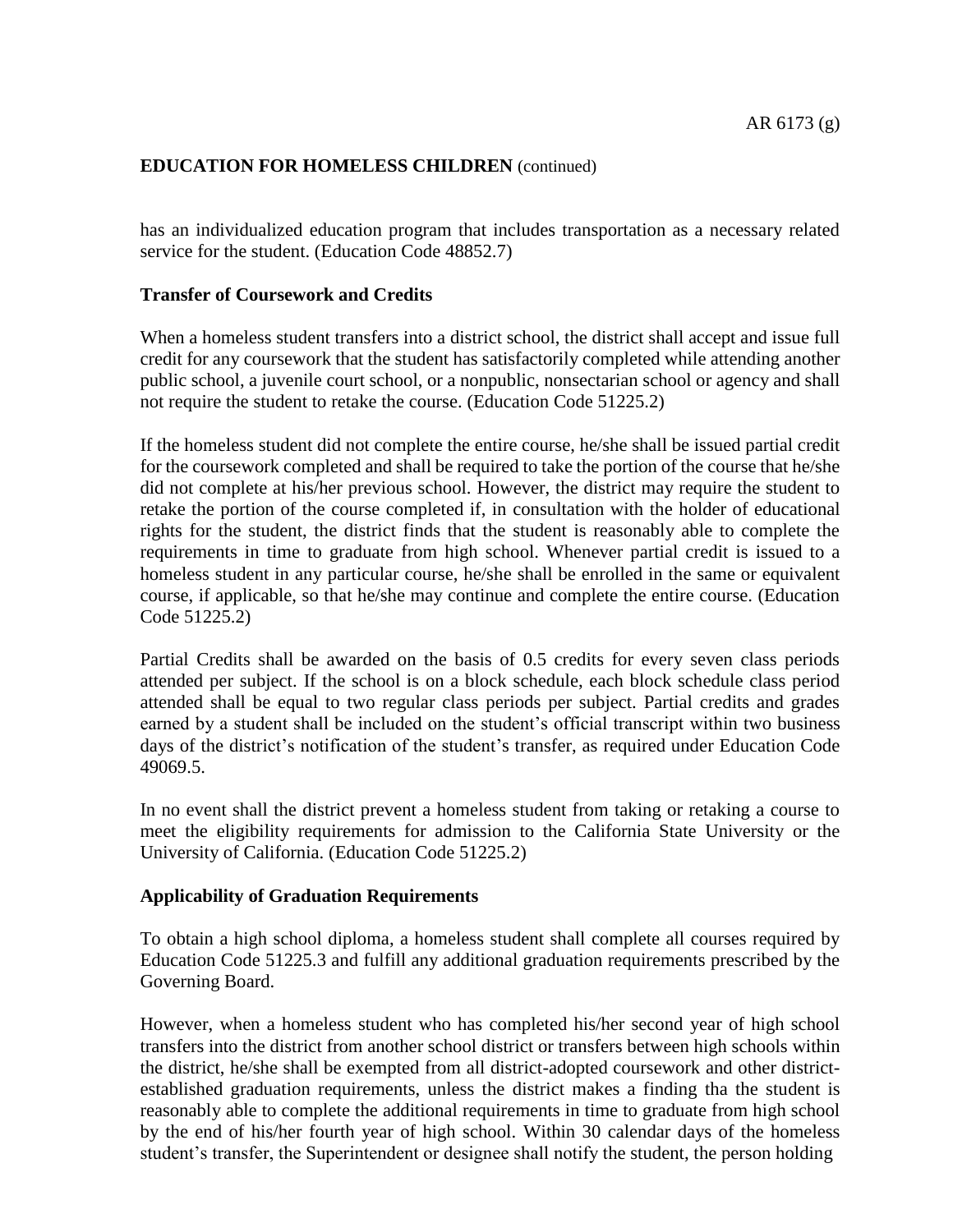the right to make educational decisions for him/her, and the district liaison for homeless students of the availability of the exemption and whether the student qualifies for it. If the Superintendent or designee fails to provide this notification, the student shall be eligible for the exemption once notified, even if the notification occurs after the student is no longer homeless. (Education Code 51225.1)

To determine whether a homeless student is in his/her third or fourth year of high school, the district shall use either the number of credits he/she has earned as of the date of the transfer or the length of his/her school enrollment, whichever qualifies him/her for the exemption. (Education Code 51225.1)

The Superintendent or designee shall notify any homeless student who is granted an exemption and the person holding the right to make educational decisions for him/her how any requirements that are waived will affect the student's ability to gain admission to a postsecondary educational institution and shall provide information about transfer opportunities available through the California Community Colleges. (Education Code 51225.1)

The district shall not require or request a homeless student to transfer schools in order to qualify for an exemption and no request for a transfer solely to qualify for an exemption shall be made by a homeless student, the person holding the right to make educational decisions for the student, or the district liaison on behalf of the student. (Education Code 51225.1)

If a homeless student is exempted from local graduation requirements, the exemption shall continue to apply after the student is no longer homeless or if he/she transfers to another school or school district. (Education Code 51225.1)

If the Superintendent or designee determines that a homeless student is reasonably able to complete district graduation requirements within his/her fifth year of high school, he/she shall: (Education Code 51225.1)

- 1. Inform the student and, if under 18 years of age, the person holding the right to make educational decisions for him/her, of the option available to the student to remain in school for a fifth year to complete the district's graduation requirements and how that will affect his/her ability to gain admission to a postsecondary educational institution
- 2. Provide information to the homeless student about transfer opportunities available through the California Community Colleges
- 3. Upon agreement with the homeless student or with the person holding the right to make educational decisions for him/her if he/she is under the 18 years of age, permit the student to stay in school for a fifth year to complete the district's graduation requirements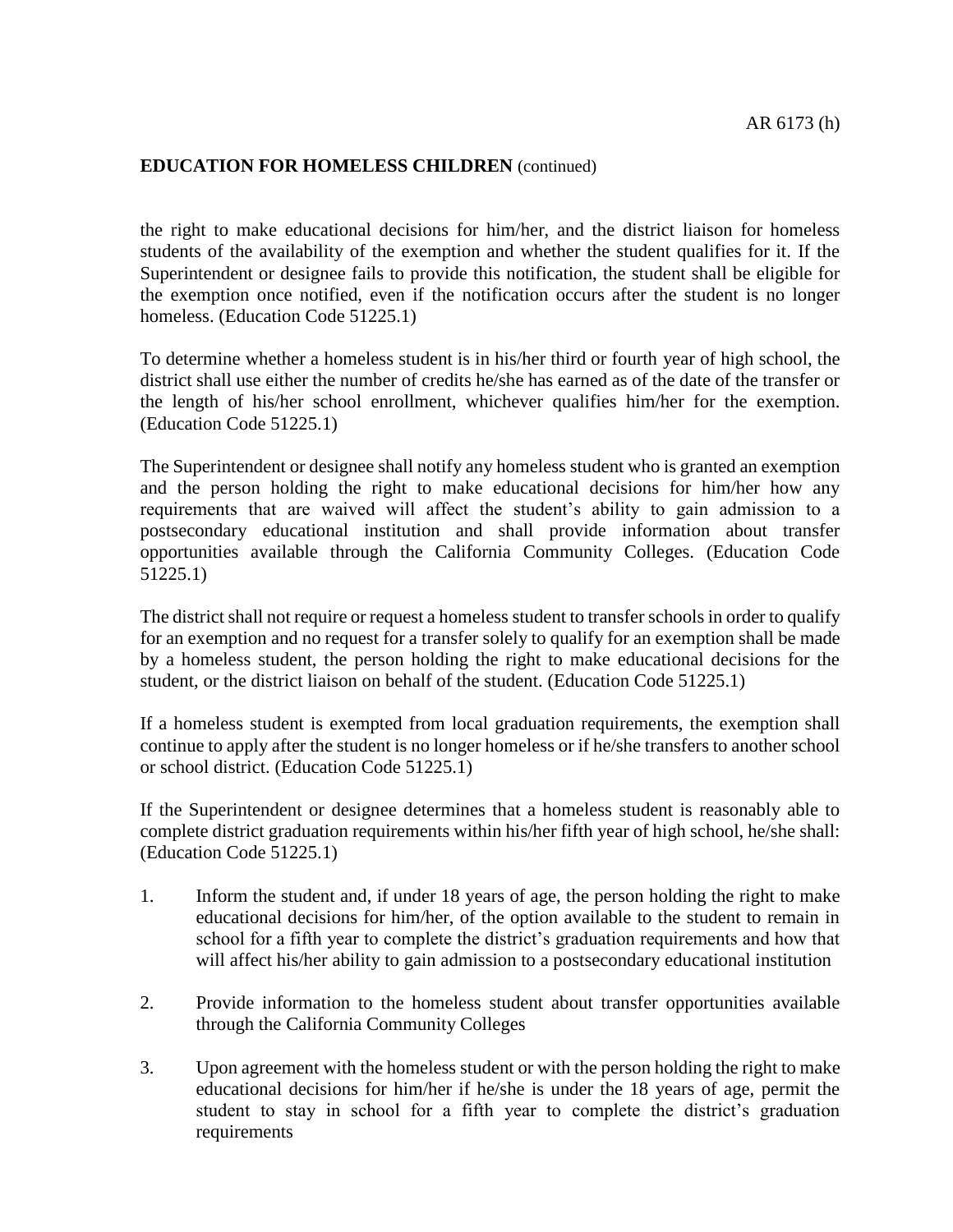## **Eligibility for Extracurricular Activities**

A homeless student who enrolls in any district school shall be immediately deemed to meet all residency requirements for participation in interscholastic sports or other extracurricular activities. (Education Code 48850)

### **Notification and Complaints**

Information regarding the educational rights of homeless students, as specified in Education Code 51225.1 and 51225.2, shall be included in the annual uniform complaint procedures notification distributed to students, parents/guardians, employees, and other interested parties pursuant to 5 CCR 4622. (Education Code 51225.1, 51225.2)

Any complaint that the district has not complied with requirements regarding the education of homeless students. As specified in Education Code 51225.1 or 51225.2, may be filed in accordance with the district's procedures in AR 1312.3 – Uniform Complaint Procedures.

**Policy Reference Disclaimer:** These references are not intended to be part of the policy itself, nor do they indicate the basis or authority for the board to enact this policy. Instead, they are provided as additional resources for those interested in the subject matter of the policy.

| <b>State References</b>   | <b>Description</b>                                                                                              |
|---------------------------|-----------------------------------------------------------------------------------------------------------------|
| 5 CCR 4600-4670           | Uniform complaint procedures                                                                                    |
| Ed. Code 39807.5          | Payment of transportation costs by parents                                                                      |
| Ed. Code 48850            | Participation of homeless students and foster youth in<br>extracurricular activities and interscholastic sports |
| Ed. Code 48852.5          | Notice of educational rights of homeless students                                                               |
| Ed. Code 48852.7          | Education of homeless students; immediate enrollment                                                            |
| Ed. Code 48915.5          | Recommended expulsion, homeless student with disabilities                                                       |
| Ed. Code 48918.1          | Notice of recommended expulsion                                                                                 |
| Ed. Code 51225.1-51225.3  | Graduation requirements                                                                                         |
| Ed. Code 52052            | Accountability; numerically significant student subgroups                                                       |
| Ed. Code 52060-52077      | Local control and accountability plan                                                                           |
| <b>Federal References</b> | Description                                                                                                     |
| 20 USC 1087vv             | Free Application for Federal Student Aid; definitions                                                           |
| 20 USC 1232g              | Family Educational Rights and Privacy Act (FERPA) of 1974                                                       |
| 20 USC 6311               | State plan                                                                                                      |
| 42 USC 11431-11435        | McKinney-Vento Homeless Assistance Act                                                                          |
| 42 USC 12705              | Cranston-Gonzalez National Affordable Housing Act; state and<br>local strategies                                |
|                           |                                                                                                                 |

| <b>Management Resources References</b>             | <b>Description</b>                             |
|----------------------------------------------------|------------------------------------------------|
| California Child Welfare Council                   | Partial Credit Model Policy and Practice       |
|                                                    | Recommendations                                |
| California Department of Education Publication     | Homeless Education Dispute Resolution Process, |
|                                                    | January 30, 2007                               |
| National Center for Homeless Education Publication | Homeless Liaison Toolkit, 2013                 |
| U.S. Department of Education Guidance              | Dear Colleague Letter, July 27, 2016           |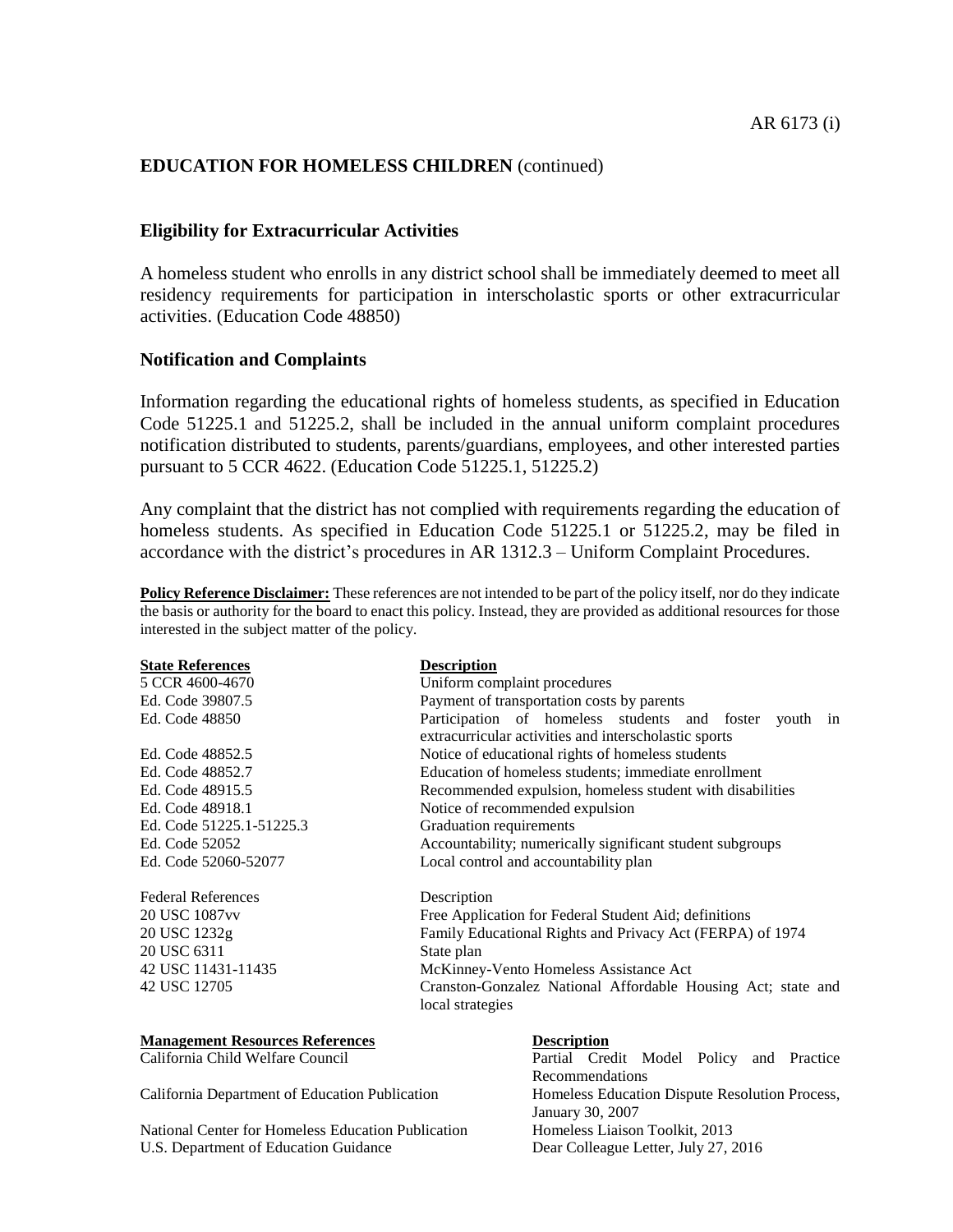| U.S. Department of Education Guidance | Education for Homeless Children and Youths     |
|---------------------------------------|------------------------------------------------|
|                                       | Program, Non-Regulatory Guidance, July 2016    |
| Website                               | California Department of Education, Homeless   |
|                                       | Children and Youth Education                   |
| Website                               | National Center for Homeless Education at      |
|                                       | <b>SERVE</b>                                   |
| Website                               | National Law Center on Homelessness and        |
|                                       | Poverty                                        |
| Website                               | U.S. Department of Education $-$ Education for |
|                                       | Homeless Children and Youths Grants for State  |
|                                       | and Local Activities                           |
| Website                               | California Child Welfare Council               |

| <b>Cross References</b> | <b>Description</b>                                                |
|-------------------------|-------------------------------------------------------------------|
| 0410                    | Nondiscrimination In District Programs And Activities             |
| 0415                    | Equity                                                            |
| 0460                    | Local Control And Accountability Plan                             |
| 0470                    | COVID-19 Mitigation Plan                                          |
| 0500                    | Accountability                                                    |
| 1113                    | District And School Web Sites                                     |
| $1113-E(1)$             | District And School Web Sites                                     |
| 1312.3                  | <b>Uniform Complaint Procedures</b>                               |
| $1312.3-E(1)$           | <b>Uniform Complaint Procedures</b>                               |
| $1312.3-E(2)$           | <b>Uniform Complaint Procedures</b>                               |
| 1400                    | Relations Between Other Governmental Agencies And The Schools     |
| 3250                    | <b>Transportation Fees</b>                                        |
| 3260                    | Fees And Charges                                                  |
| 3515.4                  | Recovery For Property Loss Or Damage                              |
| 3541                    | <b>Transportation Routes And Services</b>                         |
| 3550                    | Food Service/Child Nutrition Program                              |
| 3553                    | Free And Reduced Price Meals                                      |
| 4131                    | <b>Staff Development</b>                                          |
| 4231                    | <b>Staff Development</b>                                          |
| 4331                    | <b>Staff Development</b>                                          |
| 5111                    | Admission                                                         |
| 5111.1                  | District Residency                                                |
| 5113.1                  | Chronic Absence And Truancy                                       |
| 5125                    | <b>Student Records</b>                                            |
| 5125.1                  | Release Of Directory Information                                  |
| $5125.1 - E(1)$         | Release Of Directory Information                                  |
| 5125.2                  | Withholding Grades, Diploma Or Transcripts                        |
| 5132                    | Dress And Grooming                                                |
| 5141,26                 | <b>Tuberculosis Testing</b>                                       |
| 5141.31                 | Immunizations                                                     |
| 5141.32                 | Health Screening For School Entry                                 |
| 5141.6                  | <b>School Health Services</b>                                     |
| 5144.1                  | Suspension And Expulsion/Due Process                              |
| 5144.2                  | Suspension And Expulsion/Due Process (Students With Disabilities) |
| 5145.6                  | <b>Parental Notifications</b>                                     |
| $5145.6-E(1)$           | <b>Parental Notifications</b>                                     |
| 5148.2                  | Before/After School Programs                                      |
| 5148.3                  | Preschool/Early Childhood Education                               |
| 6011                    | Academic Standards                                                |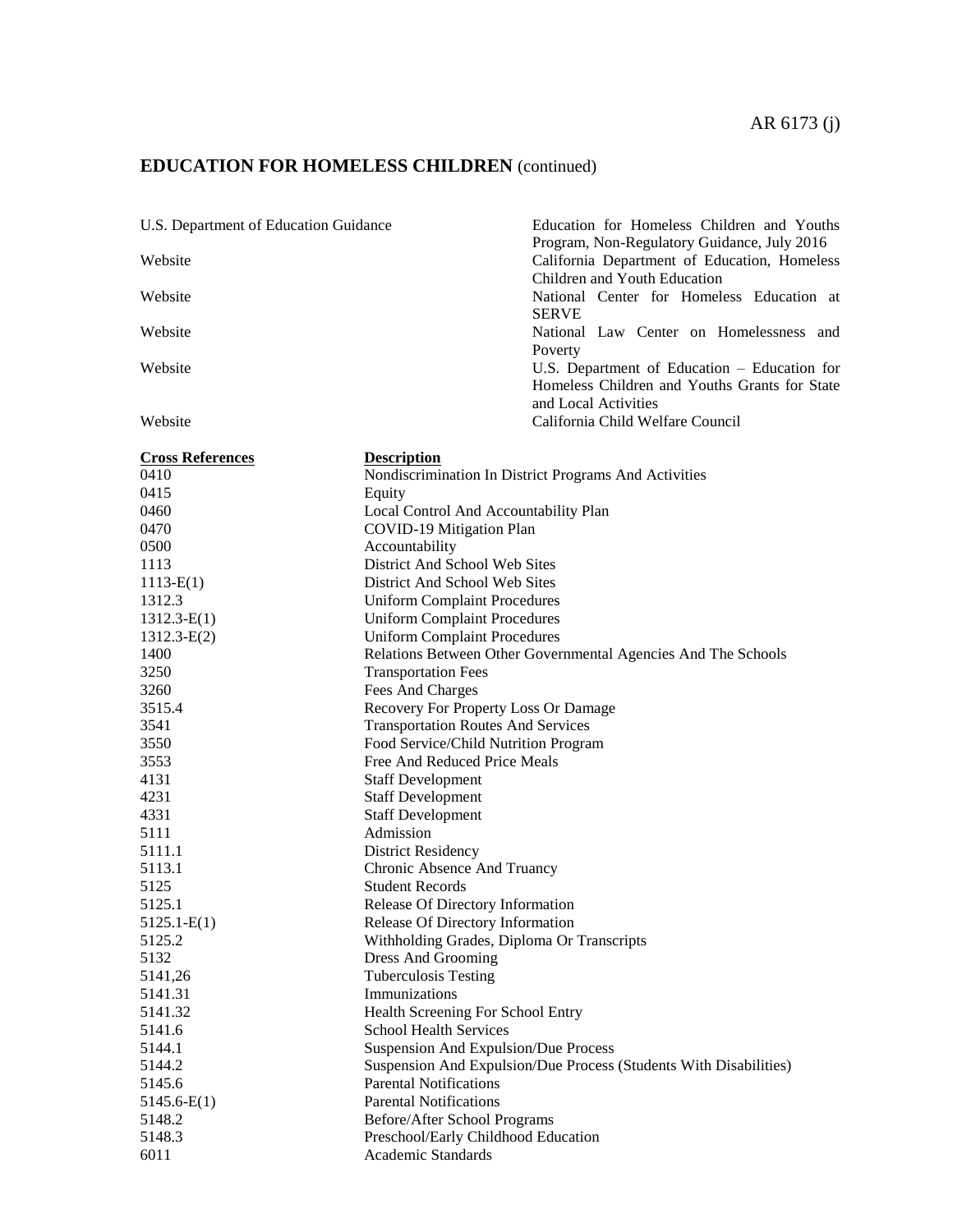| 6143    | Courses Of Study                                               |
|---------|----------------------------------------------------------------|
| 6145.2  | <b>Athletic Competition</b>                                    |
| 6146.1  | <b>High School Graduation Requirements</b>                     |
| 6146.3  | Reciprocity Of Academic Credit                                 |
| 6159    | Individualized Education Program                               |
| 6159.1  | Procedural Safeguards And Complaints For Special Education     |
| 6159.3  | Appointment Of Surrogate Parent For Special Education Students |
| 6162.51 | <b>State Academic Achievement Tests</b>                        |
| 6164.2  | Guidance/Counseling Services                                   |
| 6171    | Title I Programs                                               |
| 6172    | Gifted And Talented Student Program                            |
| 6173.1  | <b>Education For Foster Youth</b>                              |
| 6174    | <b>Education For English Learners</b>                          |
| 6177    | Summer Learning Program                                        |
| 6178    | Career Technical Education                                     |
| 6179    | Supplemental Instruction                                       |
| 6190    | <b>Evaluation Of The Instructional Program</b>                 |
|         |                                                                |

Regulation approved: May 27, 2003 Revised: May  $17, 2022$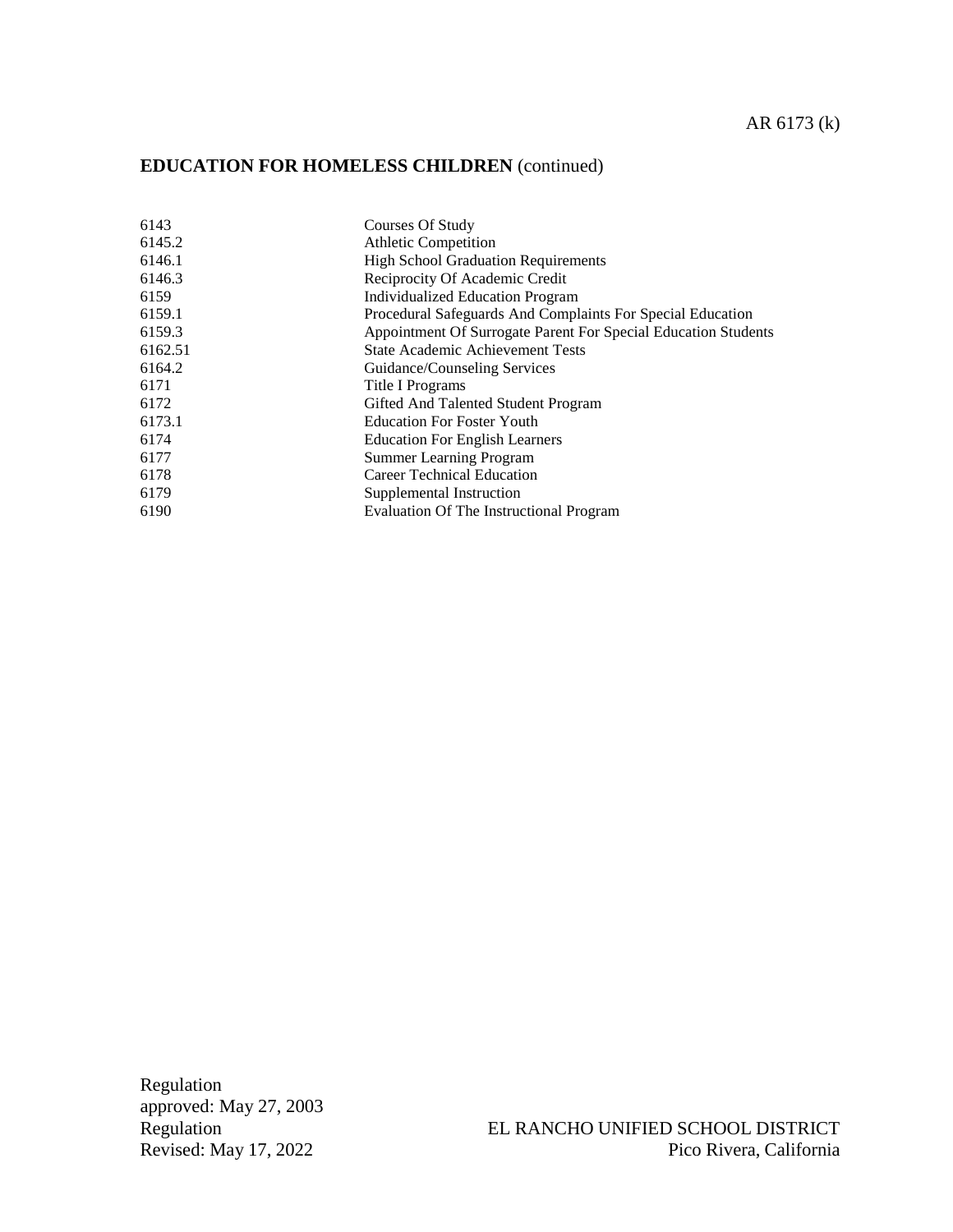## **DISTRICT EXPLANATION OF DECISION RELATED TO ELIGIBILITY, SCHOOL SELECTION, OR ENROLLMENT**

Instructions: The following form provides notice and explanation to a student's parent/guardian or an unaccompanied youth regarding the district's decision related to student eligibility, school selection, or enrollment.

| Date: | Name of person completing form: |
|-------|---------------------------------|
|-------|---------------------------------|

Title: Phone number:

In accordance with the federal McKinney-Vento Homeless Assistance Act (42 USC 11431- 11435), this information is being provided to either:

Name of parent(s)/guardian(s):

Name of unaccompanied student:

| School requested: |  |
|-------------------|--|
|                   |  |

District's placement decision (name of school):

Action(s) proposed/refused by the district related to eligibility, school selection, or enrollment:

The district's determination regarding eligibility, school selection, or enrollment was based upon the following evidence and for the following reasons:

Other options that the district considered, if any, included the following options which were rejected for the following reasons: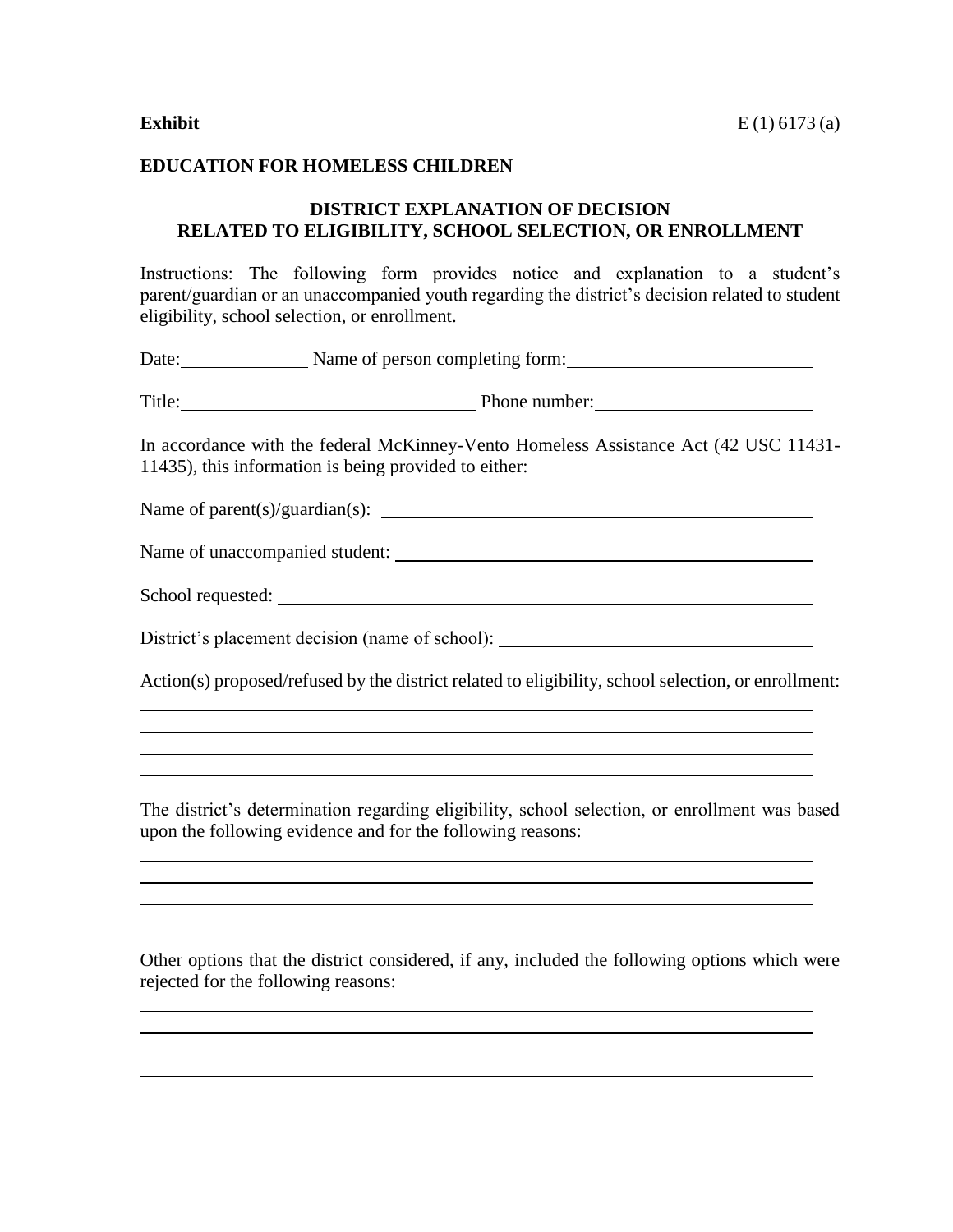Factors relevant to the district's decision and information related to the eligibility or best interest determination including the facts, witnesses, and evidence relied upon and their sources, if any:

You have the right to appeal this decision to the district Superintendent. To do so, contact the district's homeless liaison listed below within the next five working days to request a Dispute Form. You may provide written or verbal documentation to support your position, and may also seek the assistance of social services, advocates, and/or service providers in the dispute process. The Superintendent or designee will review all the evidence and will notify you of his/her decision within five working days.

If you are not satisfied with the Superintendent's decision, you may appeal to the Los Angeles County Office of Education. If you are not satisfied with the county office's decision, you may then appeal to the California Department of Education. The district's homeless liaison can assist you with the appeal.

## **CONTACT INFORMATION**

District Liaison: The district liaison is one of the primary contacts between homeless families and school or district staff. He/she is responsible for coordinating services to ensure that homeless students enroll in school and have the opportunity to succeed academically, and mediates enrollment disputes as needed.

Director of Student Support Services and/or School Community Liaison-Foster/Homeless 9515 Haney Street Pico Rivera, CA 90660 (562) 801-7388

County Liaison: If you appeal the district's decision to the county office of education, the district liaison shall forward all written documentation and related paperwork to the homeless liaison at the county office. The county liaison will review the materials and determine the eligibility, school selection, or enrollment decision within five working days of receiving the materials. He/she will notify you of the decision.

Los Angeles County Office of Education Student Support Services c/o Los Angeles County Homeless Liaison 9300 Imperial Highway Downey, CA 90241 (562) 922-6247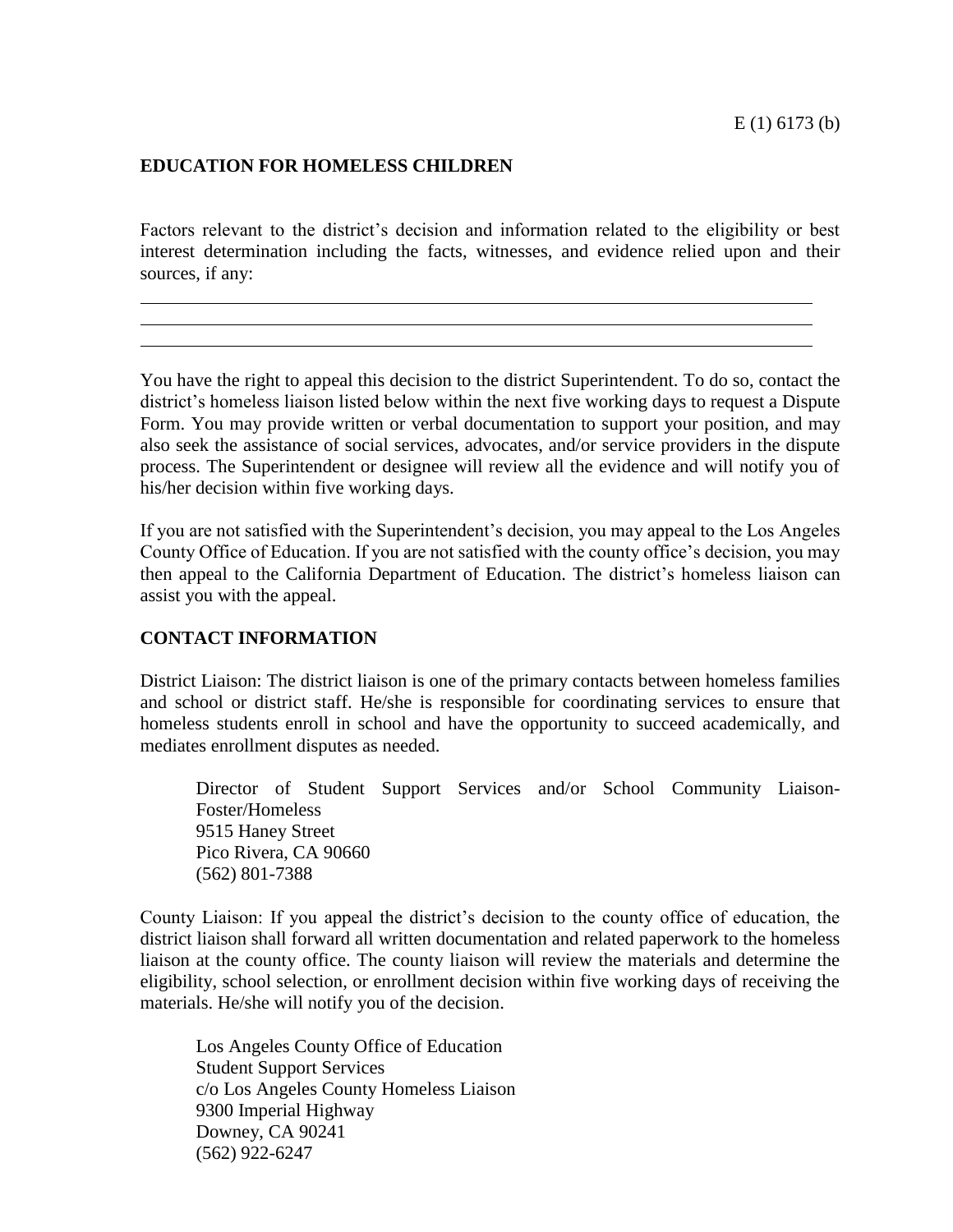State Coordinator: If you appeal the county office's decision to the California Department of Education, the county homeless liaison shall forward all written documentation and related paperwork to the State Homeless Coordinator. The state coordinator will review the district, county office, and parent/guardian information and will notify you of the decision within ten working days of receiving the materials.

The California Department of Education c/o Homeless State Coordinator 1430 N Street,  $6<sup>th</sup>$  Floor, Suite 6208 Sacramento, CA 95814 (916) 319-0383

## **RIGHTS:**

Pending the final resolution of this dispute, including the period of all appeals, the student has the right to immediately enroll in the school requested and to participate fully in school activities at that school.

**Policy Reference Disclaimer**: These references are not intended to be part of the policy itself, nor do they indicate the basis or authority for the board to enact this policy. Instead, they are provided as additional resources for those interested in the subject matter of the policy.

| <b>State References</b>                | <b>Description</b>                                                                                                 |  |  |
|----------------------------------------|--------------------------------------------------------------------------------------------------------------------|--|--|
| 5 CCR 4600-4670                        | Uniform complaint procedures                                                                                       |  |  |
| Ed. Code 39807.5                       | Payment of transportation costs by parents                                                                         |  |  |
| Ed. Code 48850                         | Participation of homeless students and foster<br>youth in<br>extracurricular activities and interscholastic sports |  |  |
| Ed. Code 48852.5                       | Notice of educational rights of homeless students                                                                  |  |  |
| Ed. Code 48852.7                       | Education of homeless students; immediate enrollment                                                               |  |  |
| Ed. Code 48915.5                       | Recommended expulsion, homeless student with disabilities                                                          |  |  |
| Ed. Code 48918.1                       | Notice of recommended expulsion                                                                                    |  |  |
| Ed. Code 51225.1-51225.3               | Graduation requirements                                                                                            |  |  |
| Ed. Code 52052                         | Accountability; numerically significant student subgroups                                                          |  |  |
| Ed. Code 52060-52077                   | Local control and accountability plan                                                                              |  |  |
| <b>Federal References</b>              | Description                                                                                                        |  |  |
| 20 USC 1087vv                          | Free Application for Federal Student Aid; definitions                                                              |  |  |
| 20 USC 1232g                           | Family Educational Rights and Privacy Act (FERPA) of 1974                                                          |  |  |
| 20 USC 6311                            | State plan                                                                                                         |  |  |
| 42 USC 11431-11435                     | McKinney-Vento Homeless Assistance Act                                                                             |  |  |
| 42 USC 12705                           | Cranston-Gonzalez National Affordable Housing Act; state and<br>local strategies                                   |  |  |
| <b>Management Resources References</b> | <b>Description</b>                                                                                                 |  |  |

National Center for Homeless Education Publication

California Child Welfare Council Partial Credit Model Policy and Practice Recommendations California Department of Education Publication Homeless Education Dispute Resolution Process, January 30, 2007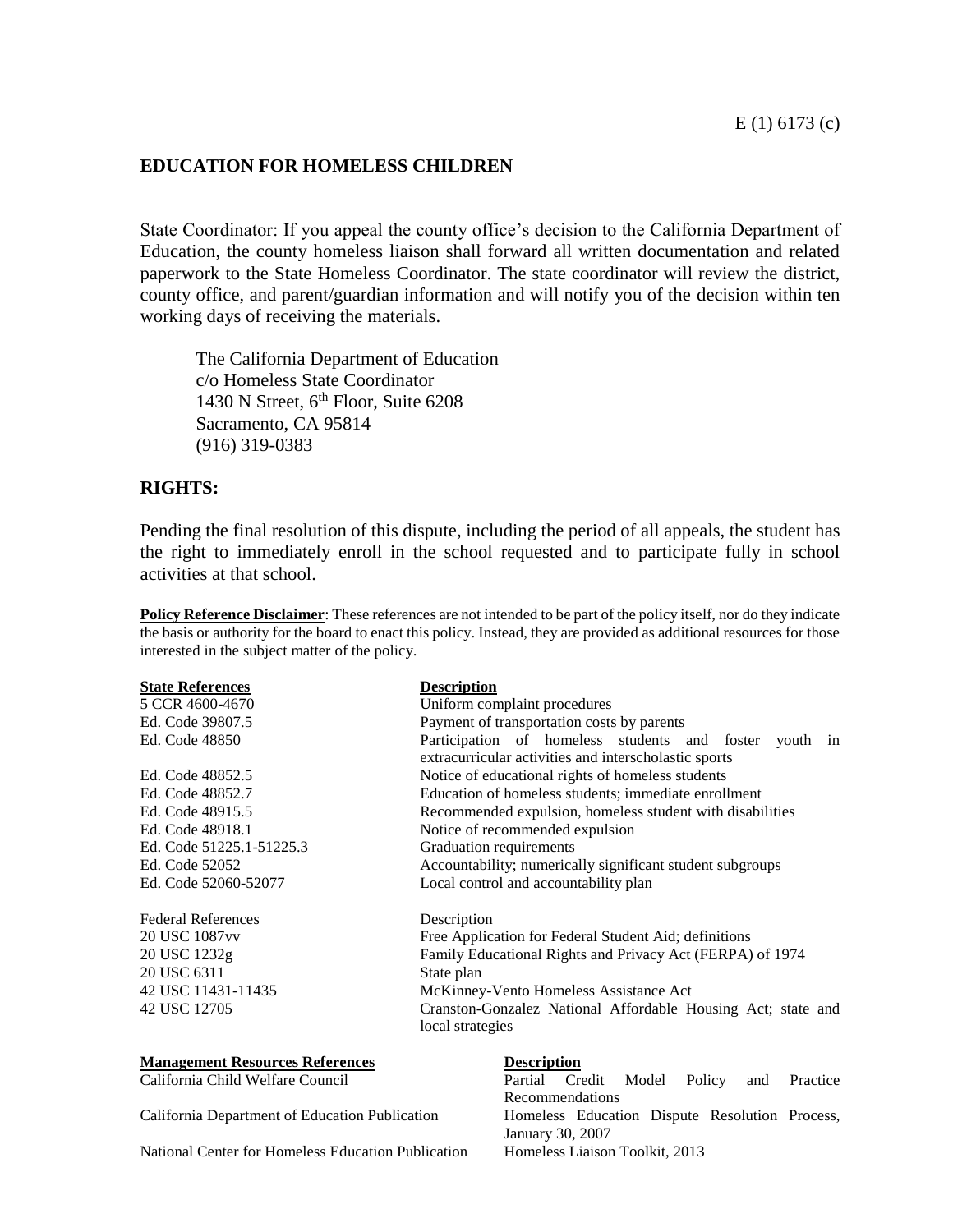| U.S. Department of Education Guidance | Dear Colleague Letter, July 27, 2016              |
|---------------------------------------|---------------------------------------------------|
| U.S. Department of Education Guidance | Education for Homeless Children and Youths        |
|                                       | Program, Non-Regulatory Guidance, July 2016       |
| Website                               | California Department of Education, Homeless      |
|                                       | Children and Youth Education                      |
| Website                               | National Center for Homeless Education at SERVE   |
| Website                               | National Law Center on Homelessness and Poverty   |
| Website                               | U.S. Department of Education – Education for      |
|                                       | Homeless Children and Youths Grants for State and |
|                                       | <b>Local Activities</b>                           |
| Website                               | California Child Welfare Council                  |

| <b>Cross References</b> | <b>Description</b>                                                |
|-------------------------|-------------------------------------------------------------------|
| 0410                    | Nondiscrimination In District Programs And Activities             |
| 0415                    | Equity                                                            |
| 0460                    | Local Control And Accountability Plan                             |
| 0470                    | COVID-19 Mitigation Plan                                          |
| 0500                    | Accountability                                                    |
| 1113                    | District And School Web Sites                                     |
| $1113-E(1)$             | District And School Web Sites                                     |
| 1312.3                  | <b>Uniform Complaint Procedures</b>                               |
| $1312.3-E(1)$           | <b>Uniform Complaint Procedures</b>                               |
| $1312.3-E(2)$           | <b>Uniform Complaint Procedures</b>                               |
| 1400                    | Relations Between Other Governmental Agencies And The Schools     |
| 3250                    | <b>Transportation Fees</b>                                        |
| 3260                    | Fees And Charges                                                  |
| 3515.4                  | Recovery For Property Loss Or Damage                              |
| 3541                    | <b>Transportation Routes And Services</b>                         |
| 3550                    | Food Service/Child Nutrition Program                              |
| 3553                    | Free And Reduced Price Meals                                      |
| 4131                    | <b>Staff Development</b>                                          |
| 4231                    | <b>Staff Development</b>                                          |
| 4331                    | <b>Staff Development</b>                                          |
| 5111                    | Admission                                                         |
| 5111.1                  | <b>District Residency</b>                                         |
| 5113.1                  | Chronic Absence And Truancy                                       |
| 5125                    | <b>Student Records</b>                                            |
| 5125.1                  | Release Of Directory Information                                  |
| $5125.1 - E(1)$         | Release Of Directory Information                                  |
| 5125.2                  | Withholding Grades, Diploma Or Transcripts                        |
| 5132                    | Dress And Grooming                                                |
| 5141,26                 | <b>Tuberculosis Testing</b>                                       |
| 5141.31                 | Immunizations                                                     |
| 5141.32                 | Health Screening For School Entry                                 |
| 5141.6                  | <b>School Health Services</b>                                     |
| 5144.1                  | Suspension And Expulsion/Due Process                              |
| 5144.2                  | Suspension And Expulsion/Due Process (Students With Disabilities) |
| 5145.6                  | <b>Parental Notifications</b>                                     |
| $5145.6-E(1)$           | <b>Parental Notifications</b>                                     |
| 5148.2                  | Before/After School Programs                                      |
| 5148.3                  | Preschool/Early Childhood Education                               |
| 6011                    | Academic Standards                                                |
| 6143                    | <b>Courses Of Study</b>                                           |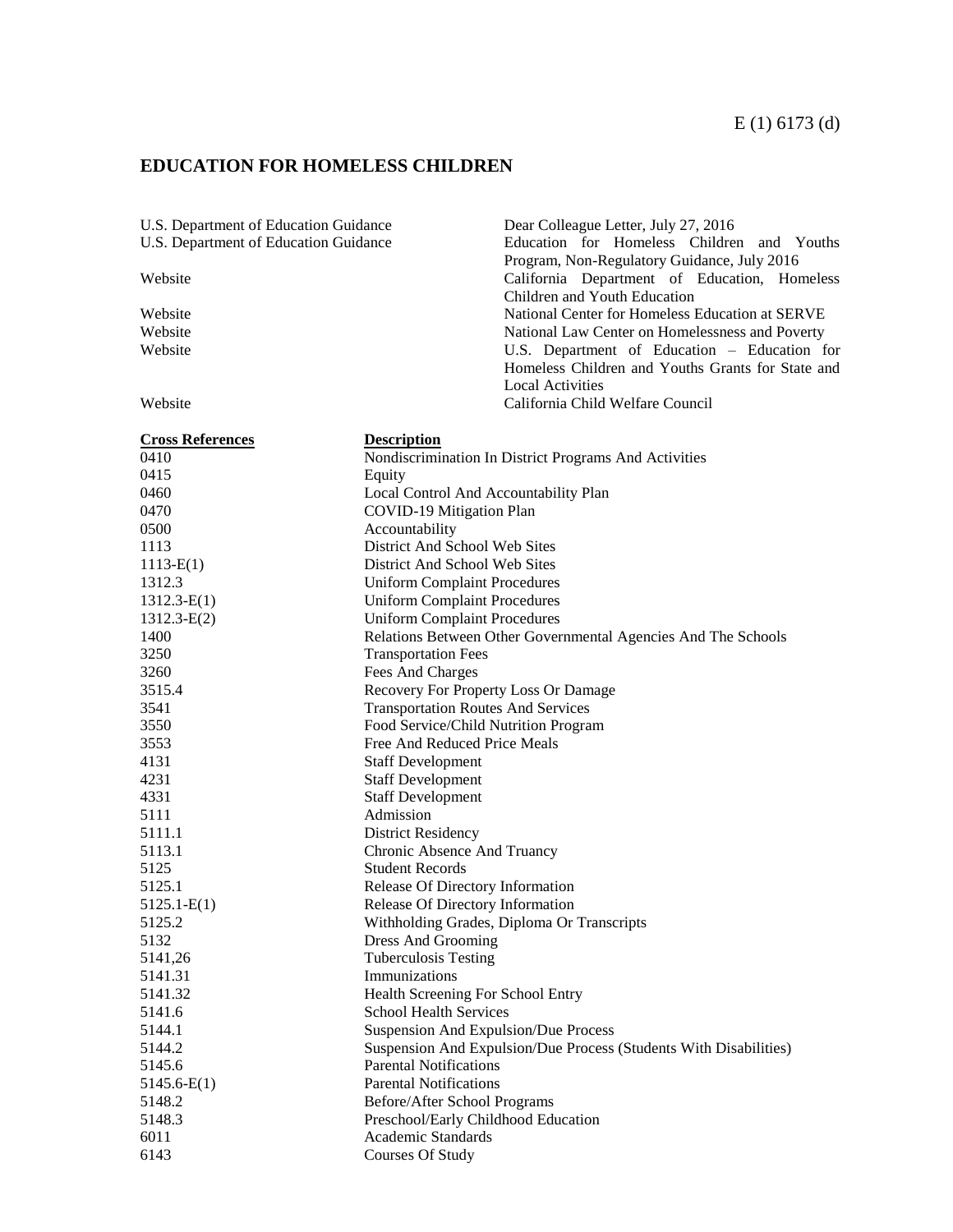| 6145.2  | <b>Athletic Competition</b>                                    |
|---------|----------------------------------------------------------------|
| 6146.1  | <b>High School Graduation Requirements</b>                     |
| 6146.3  | Reciprocity Of Academic Credit                                 |
| 6159    | Individualized Education Program                               |
| 6159.1  | Procedural Safeguards And Complaints For Special Education     |
| 6159.3  | Appointment Of Surrogate Parent For Special Education Students |
| 6162.51 | <b>State Academic Achievement Tests</b>                        |
| 6164.2  | Guidance/Counseling Services                                   |
| 6171    | Title I Programs                                               |
| 6172    | Gifted And Talented Student Program                            |
| 6173.1  | <b>Education For Foster Youth</b>                              |
| 6174    | <b>Education For English Learners</b>                          |
| 6177    | Summer Learning Program                                        |
| 6178    | Career Technical Education                                     |
| 6179    | Supplemental Instruction                                       |
| 6190    | Evaluation Of The Instructional Program                        |
|         |                                                                |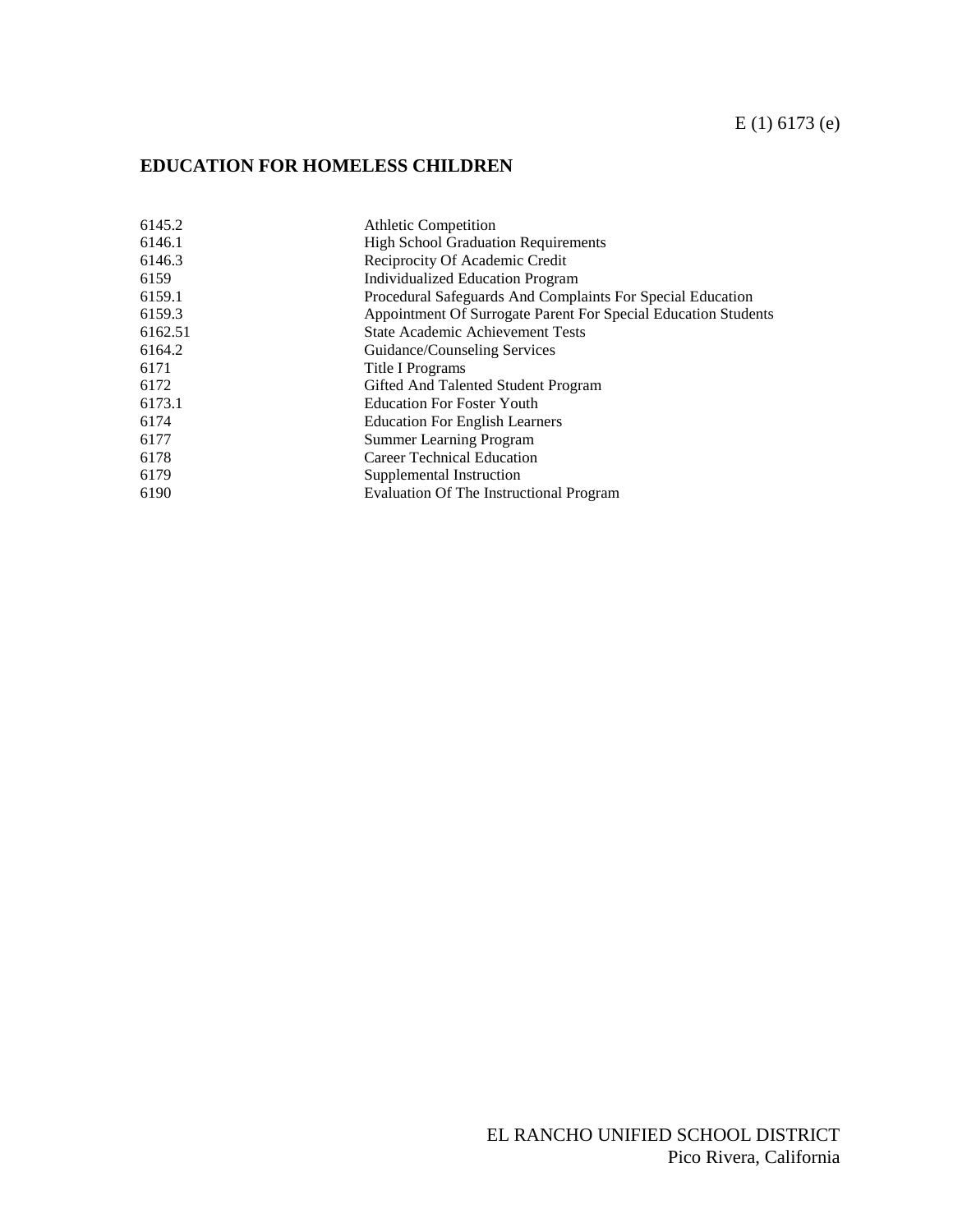## **DISPUTE FORM**

Instructions: This form is to be completed by a parent/guardian or student when a dispute regarding enrollment has arisen. As an alternative to completing this form, the information on this form may be shared verbally with the district's liaison for homeless students.

| I wish to appeal the eligibility, school selection, or enrollment decision made by:                                                                                                                        |
|------------------------------------------------------------------------------------------------------------------------------------------------------------------------------------------------------------|
| District liaison $\Box$ District Superintendent $\Box$ County office of education liaison                                                                                                                  |
| Reason for the appeal: You may include an explanation to support your appeal in this space or<br>provide your explanation verbally.                                                                        |
| <u> 1989 - Johann Stoff, deutscher Stoffen und der Stoffen und der Stoffen und der Stoffen und der Stoffen und der</u><br>,我们也不会有什么。""我们的人,我们也不会有什么?""我们的人,我们也不会有什么?""我们的人,我们也不会有什么?""我们的人,我们也不会有什么?""我们的人 |
| ,我们也不会有一个人的人,我们也不会有一个人的人,我们也不会有一个人的人,我们也不会有一个人的人,我们也不会有一个人的人。""我们的人,我们也不会有一个人的人,我                                                                                                                          |
| I have been provided with:                                                                                                                                                                                 |
| A written explanation of the district's decision                                                                                                                                                           |
| Contact information for the district's homeless liaison                                                                                                                                                    |
| Contact information for the county office of education's homeless liaison                                                                                                                                  |
|                                                                                                                                                                                                            |

Contact information for the state homeless coordinator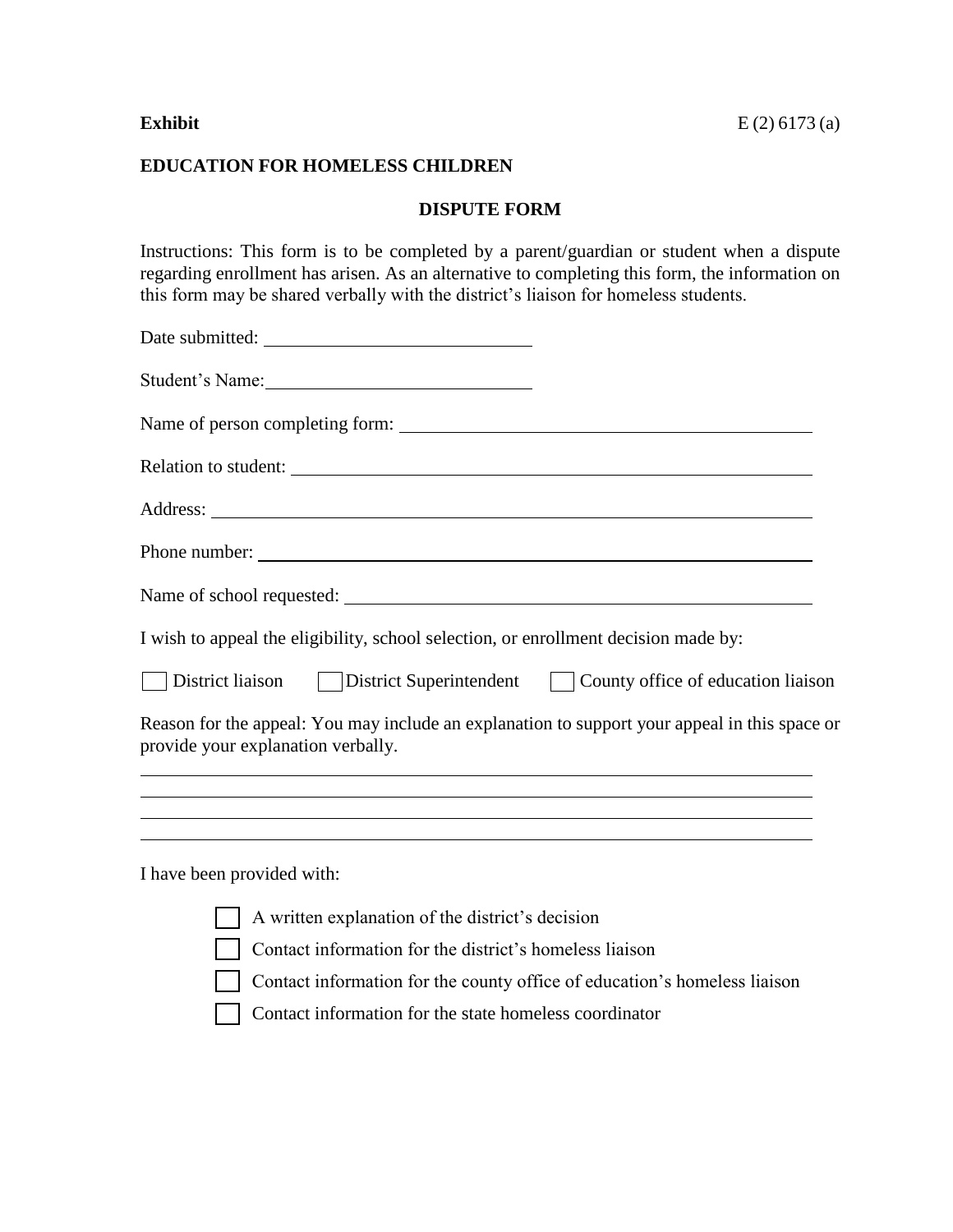**Policy Reference Disclaimer**: These references are not intended to be part of the policy itself, nor do they indicate the basis or authority for the board to enact this policy. Instead, they are provided as additional resources for those interested in the subject matter of the policy.

### **State References Description**

| 5 CCR 4600-4670          | Uniform complaint procedures                                           |
|--------------------------|------------------------------------------------------------------------|
| Ed. Code 39807.5         | Payment of transportation costs by parents                             |
| Ed. Code 48850           | Participation of homeless students and foster youth in extracurricular |
|                          | activities and interscholastic sports                                  |
| Ed. Code 48852.5         | Notice of educational rights of homeless students                      |
| Ed. Code 48852.7         | Education of homeless students; immediate enrollment                   |
| Ed. Code 48915.5         | Recommended expulsion, homeless student with disabilities              |
| Ed. Code 48918.1         | Notice of recommended expulsion                                        |
| Ed. Code 51225.1-51225.3 | Graduation requirements                                                |
| Ed. Code 52052           | Accountability; numerically significant student subgroups              |
| Ed. Code 52060-52077     | Local control and accountability plan                                  |
|                          |                                                                        |

### **Federal References Description**

| 20 USC 1087vv      | Free Application for Federal Student Aid; definitions                            |
|--------------------|----------------------------------------------------------------------------------|
| 20 USC 1232g       | Family Educational Rights and Privacy Act (FERPA) of 1974                        |
| 20 USC 6311        | State plan                                                                       |
| 42 USC 11431-11435 | McKinney-Vento Homeless Assistance Act                                           |
| 42 USC 12705       | Cranston-Gonzalez National Affordable Housing Act; state and local<br>strategies |

### **Management Resources References Description**

California Child Welfare Council

| Credit Model Policy<br>Partial<br>Practice<br>and |
|---------------------------------------------------|
| Recommendations                                   |
| Homeless Education Dispute Resolution Process,    |
| January 30, 2007                                  |
| Homeless Liaison Toolkit, 2013                    |
| Dear Colleague Letter, July 27, 2016              |
| Education for Homeless Children and Youths        |
| Program, Non-Regulatory Guidance, July 2016       |
| California Department of Education, Homeless      |
| Children and Youth Education                      |
| National Center for Homeless Education at SERVE   |
| National Law Center on Homelessness and Poverty   |
| U.S. Department of Education – Education for      |
| Homeless Children and Youths Grants for State and |
| <b>Local Activities</b>                           |
| California Child Welfare Council                  |
|                                                   |

| <b>Cross References</b> | <b>Description</b>                                    |
|-------------------------|-------------------------------------------------------|
| 0410                    | Nondiscrimination In District Programs And Activities |
| 0415                    | Equity                                                |
| 0460                    | Local Control And Accountability Plan                 |
| 0470                    | COVID-19 Mitigation Plan                              |
| 0500                    | Accountability                                        |
| 1113                    | District And School Web Sites                         |
| $1113-E(1)$             | District And School Web Sites                         |
| 1312.3                  | Uniform Complaint Procedures                          |
| $1312.3 - E(1)$         | <b>Uniform Complaint Procedures</b>                   |